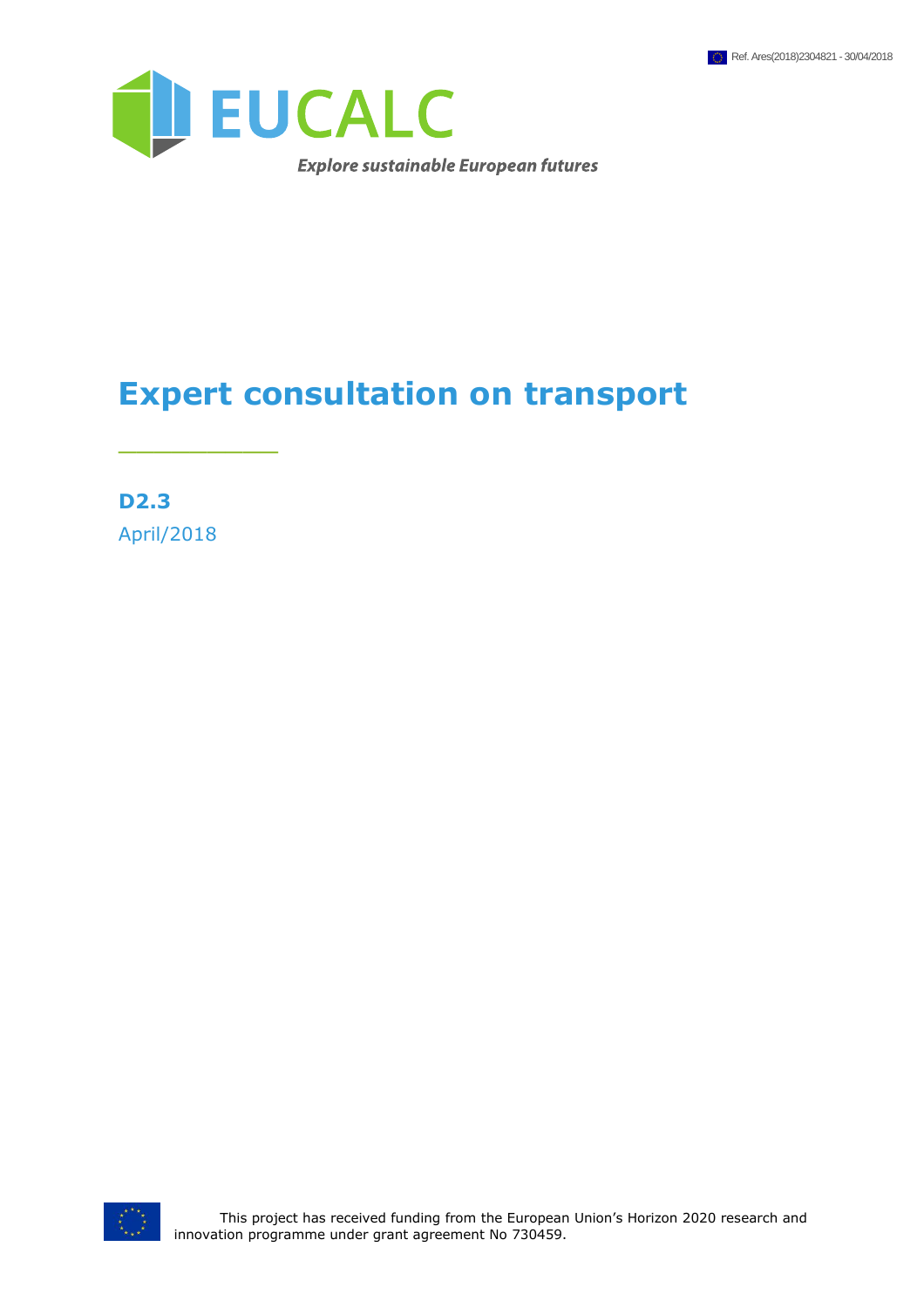

| <b>Project Acronym and</b><br><b>Name</b> | EU Calculator: trade-offs and pathways towards<br>sustainable and low-carbon European Societies - EUCalc |
|-------------------------------------------|----------------------------------------------------------------------------------------------------------|
| <b>Grant Agreement</b><br><b>Number</b>   | 730459                                                                                                   |
| <b>Document Type</b>                      | Report                                                                                                   |
| <b>Work Package</b>                       | 2                                                                                                        |
| <b>Document Title</b>                     | Expert consultation on transport                                                                         |
| <b>Main authors</b>                       | Ivana Rogulj, Emily Taylor, Julien Pestiaux                                                              |
| <b>Partner in charge</b>                  | <b>CLIMACT</b>                                                                                           |
| <b>Contributing partners</b>              | <b>SEECN, PIK</b>                                                                                        |
| <b>Release date</b>                       | April 2018                                                                                               |
| <b>Distribution</b>                       | Public:<br>All involved authors and co-authors agreed on the<br>publication.                             |

#### **Short Description**

This report summarizes the presentations, discussions and lessons learned during the EU calculator Expert Stakeholder Workshop on the low carbon transition for Transport in Europe. Transport is one of the key GHG emitting sectors representing 23% of emissions in 2015 and needs to be fully decarbonized in the next decades. Hence the need to understand its dynamics and the impact of recent and future trends on possible future emissions trajectories is critical.

The Expert Stakeholder Workshop opened with a presentation on logic of the project and the concept of the EUCalc model. This was followed by a presentation on Schiphol Airport – one of the busiest in Europe - as a leader in its field in terms of tackling GHG emissions across all sectors. Actual initiatives being taken on the ground to electrify and decarbonize transport links to Schiphol were presented and discussed. Our sister project INNOPATH provided input on the complexity of transitioning to Electric Vehicles (EVs) based on research done for Scandinavia, followed by a presentation of the actual state of EUCalc research, assumptions, levers, and possible ambition levels.

The core of the Stakeholder feedback was a facilitated workshop, in which Expert Stakeholders were broken into small problem solving groups, two groups dealing with Passenger Transport and two groups dealing with Freight Transport. The questions they were all asked to reflect on and later discuss in plenum included,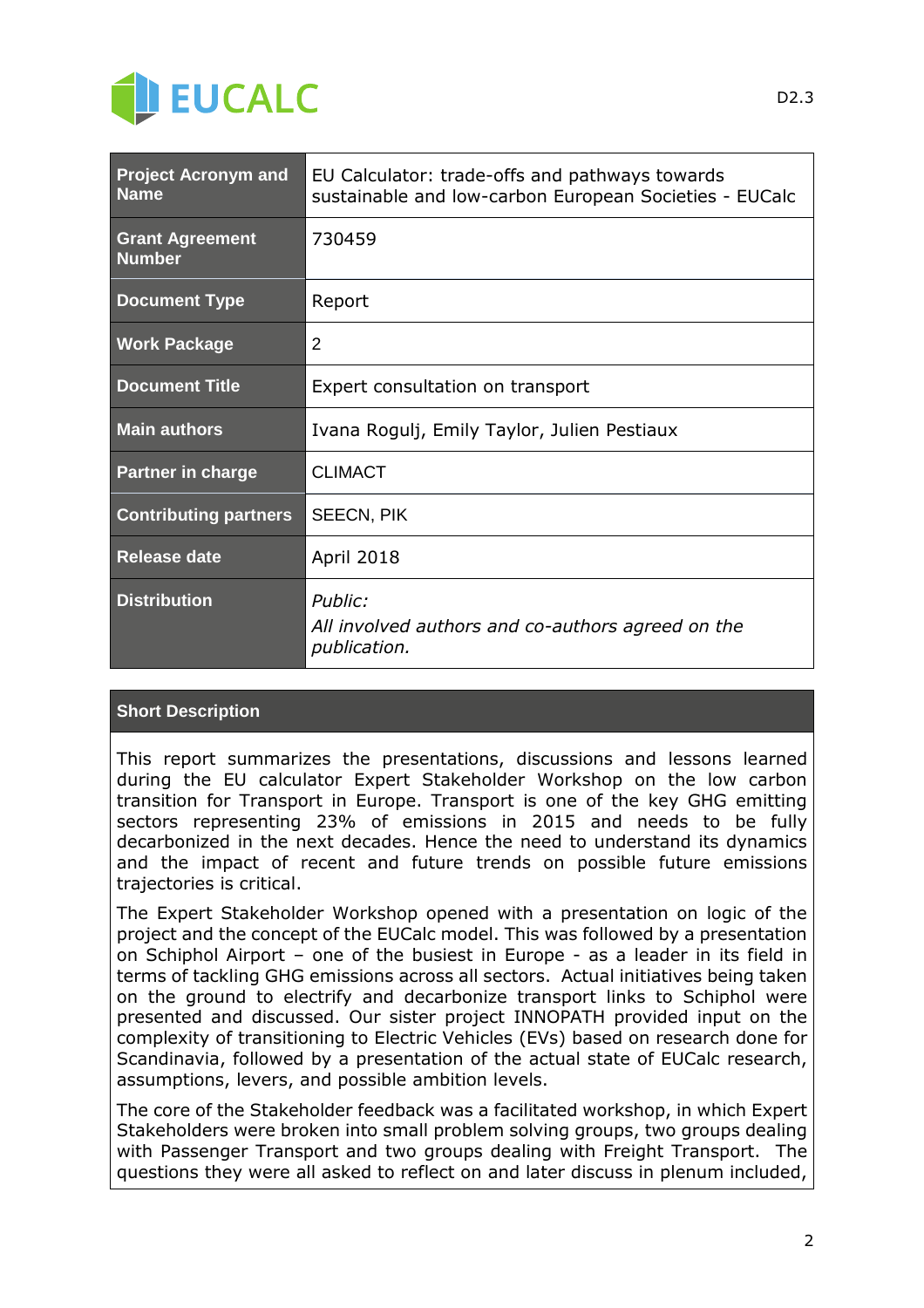

whether any Levers were missing, whether Levers were correctly described and whether the Ambition levels were right?

This document first describes the logic of the model and the suggested levers. It captures suggestions from stakeholders. In the following months the EUCalc team will critically evaluate these comments and take them into account.

| <b>Quality check</b>       |             |
|----------------------------|-------------|
| Name of reviewer           | <b>Date</b> |
| J. P. Kropp, PIK           | 29.4.2018   |
| <b>Garret Patric Kelly</b> | 30.4.2018   |

#### **Statement of originality:**

This deliverable contains original unpublished work except where clearly indicated otherwise. Acknowledgement of previously published material and of the work of others has been made through appropriate citation, quotation or both.

## <span id="page-2-0"></span>**EUCalc policy of personal data protection in regard to the workshop**

EUCalc defined the procedures in order to reply to ethical requirements in Deliverable 12.1 (Ethics requirements – procedures and criteria to identify research participants in EUCalc – H – Requirements No. 1). All procedures in relation to the co-design process, in particular the stakeholder mapping, the implementation of the workshops and the follow-up of the workshops, follow these procedures. The informed consent procedure in relation to the workshops is based on D9.2 "Stakeholder mapping" and D9.4 "Method for implementation of EUCalc co-design process". The originals of the signed consent forms are stored at the coordinators' premises without possibility of access of externals. Scans of the informed consent forms are stored on the internal EUCalc file storing system.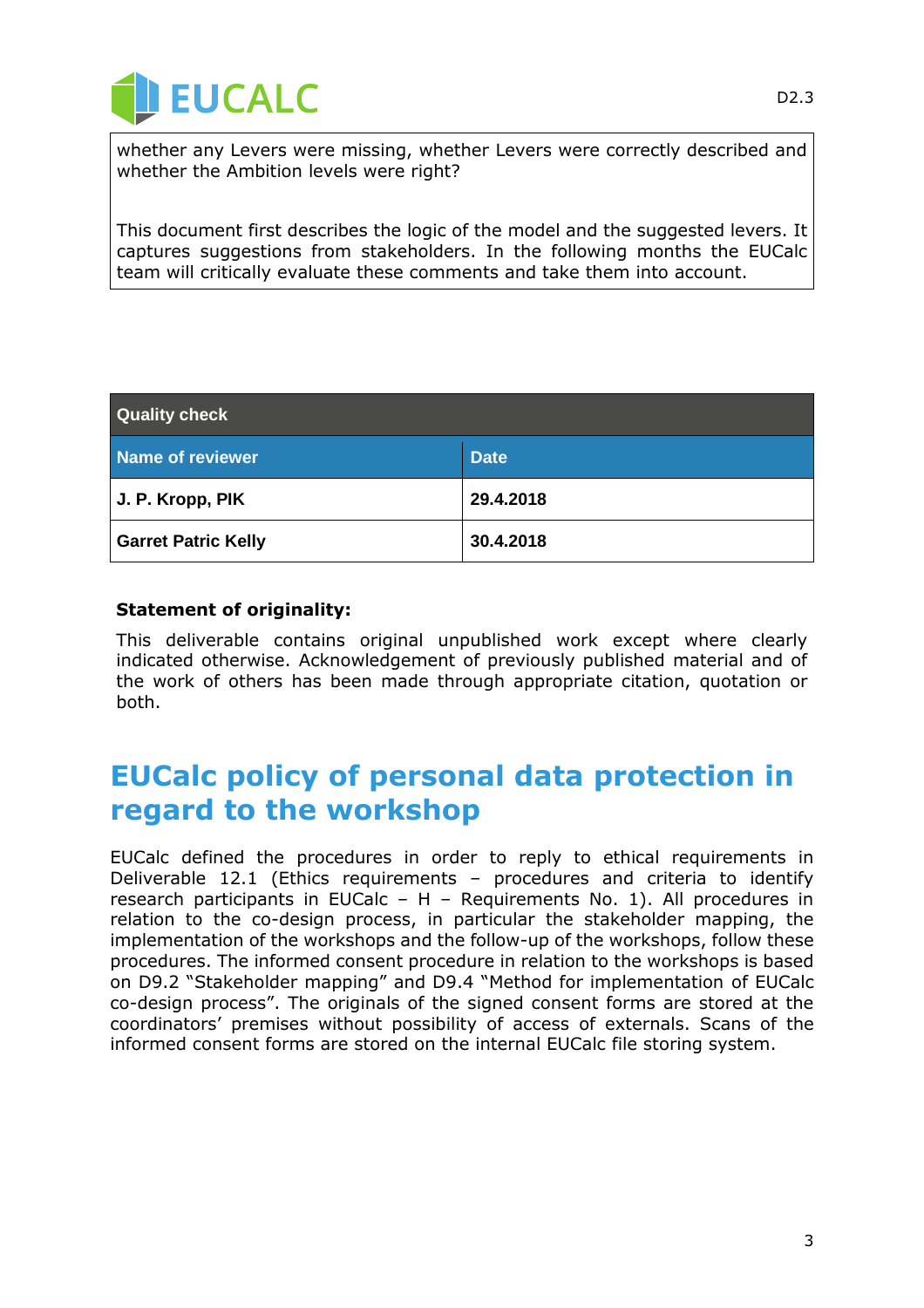

## **Table of Contents**

### **Contents**

|                         | EUCalc policy of personal data protection in regard to the workshop 3                                                           |  |
|-------------------------|---------------------------------------------------------------------------------------------------------------------------------|--|
|                         |                                                                                                                                 |  |
| 1                       |                                                                                                                                 |  |
| $\overline{2}$          |                                                                                                                                 |  |
|                         |                                                                                                                                 |  |
|                         |                                                                                                                                 |  |
|                         | 2.2.1                                                                                                                           |  |
|                         | 2.2.2                                                                                                                           |  |
| 3 <sup>1</sup>          |                                                                                                                                 |  |
|                         |                                                                                                                                 |  |
|                         | Ms Denise Pronk - Programme Manager for Corporate Responsibility<br>3.1.1                                                       |  |
|                         |                                                                                                                                 |  |
|                         | Johannes Kester - Department of Business Development and<br>3.1.2<br>Technology, Aarhus University, DK on behalf of INNOPATH 11 |  |
|                         | 3.2 Description of the transport module of the EU-calculator  12                                                                |  |
|                         | 3.2.1                                                                                                                           |  |
|                         | 3.2.2                                                                                                                           |  |
|                         | 3.2.3                                                                                                                           |  |
|                         | Q&A after the presentation of the model and levers  19<br>3.2.4                                                                 |  |
| $\overline{\mathbf{4}}$ |                                                                                                                                 |  |
|                         |                                                                                                                                 |  |
|                         | 4.1.1<br>4.1.2                                                                                                                  |  |
|                         |                                                                                                                                 |  |
|                         | 4.2.1                                                                                                                           |  |
|                         | 4.2.2                                                                                                                           |  |
|                         | 4.3 Potential adaptations to levers or modelling logic  22                                                                      |  |
|                         | 4.3.1                                                                                                                           |  |
|                         | 4.3.2                                                                                                                           |  |
| 5                       |                                                                                                                                 |  |
| 6                       |                                                                                                                                 |  |
| $\overline{\mathbf{z}}$ |                                                                                                                                 |  |
|                         |                                                                                                                                 |  |
|                         |                                                                                                                                 |  |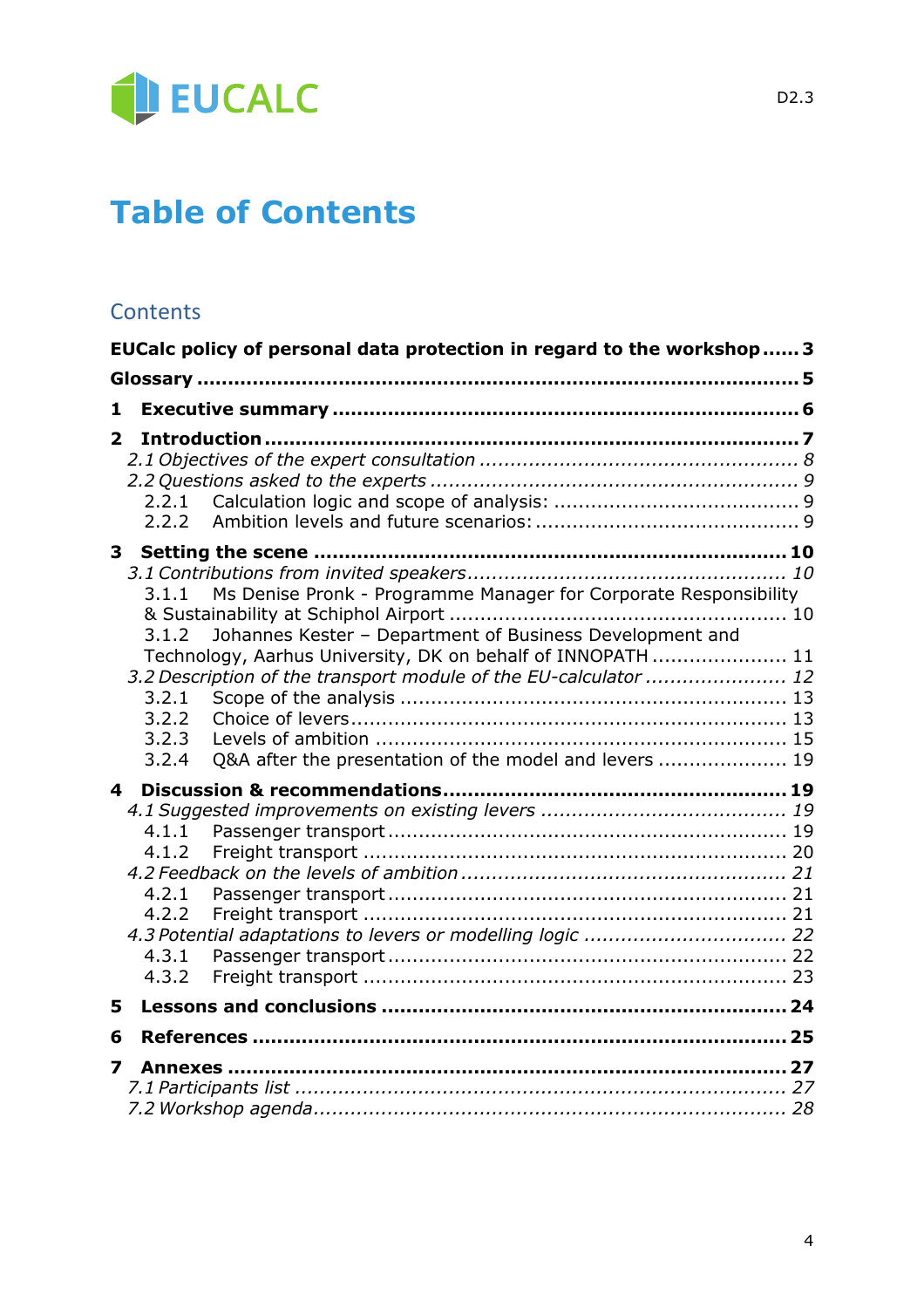

## <span id="page-4-0"></span>**Glossary**

- BAU Business as Usual
- BEV Battery Electric Vehicle
- CE Catenary Electric
- DSS Deep Sea Shipping
- EU European Union
- FCEV Fuel Cell Electric Vehicle
- HDV Heavy Duty Vehicle
- ICE Internal Combustion Engine
- IWW Inland WaterWays
- LDV Light Duty Vehicle
- Mtoe Mega ton oil equivalent
- PHEV Plug-in Hybrid Electric Vehicle
- pkm Passenger-kilometer
- PtCH<sub>4</sub> Power to CH<sub>4</sub>
- PtG Power to Gas
- PtL Power to Liquid
- SSS Short Sea Shipping
- tkm Ton-kilometer
- veh Vehicle
- vkm Vehicle-kilometer
- 1G First generation (for biofuels)
- 2G Second generation (for biofuels)
- 2W 2-Wheels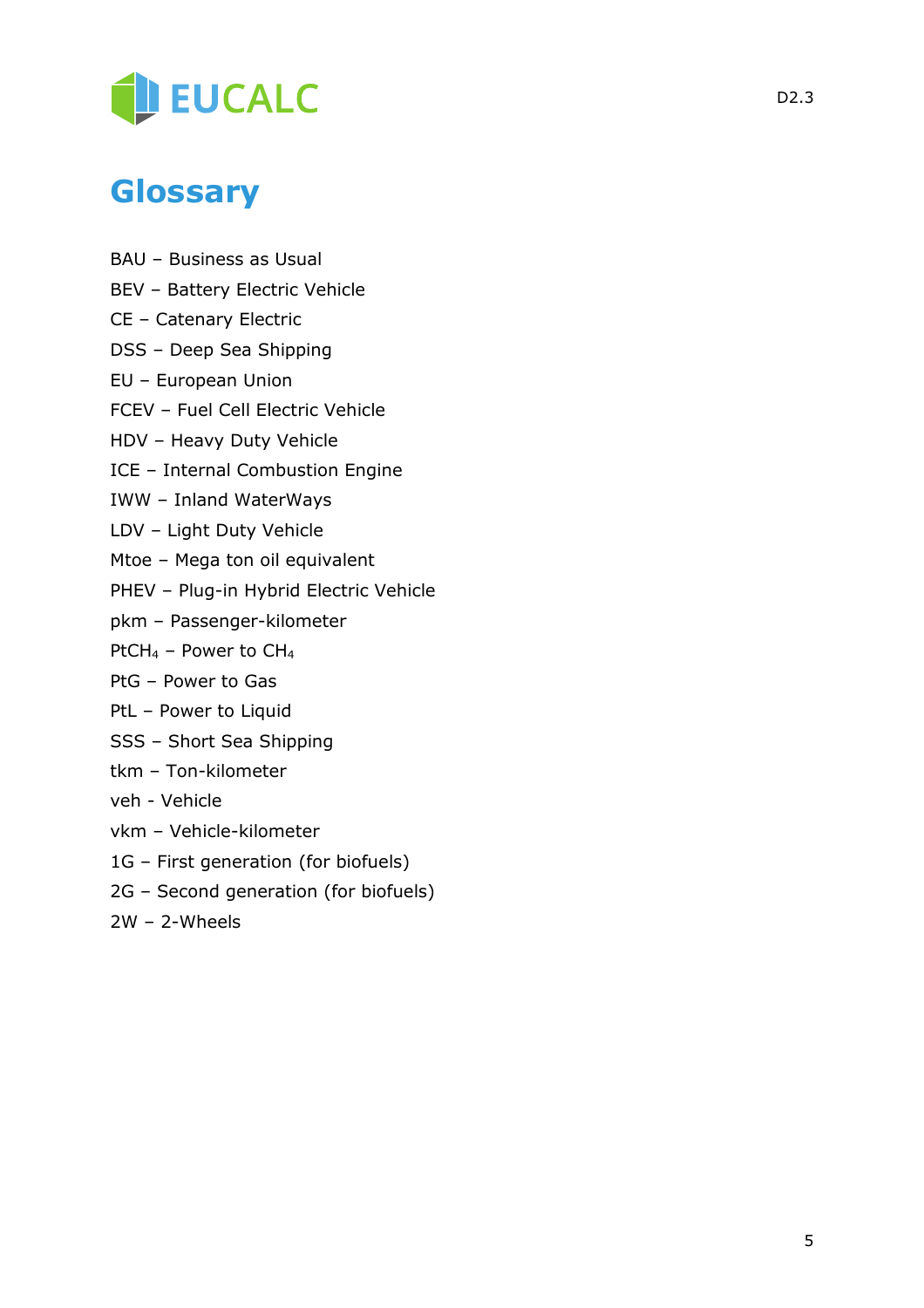## **JEUCALC 1 Executive summary**

<span id="page-5-0"></span>The goal of this project is to test and to propose low-carbon transformation pathways on the European and member state level. Pathways are to be based on detailed research and modelling in all energy producing and consuming sectors. As the EUCalc model is intended for use by a wide range of stakeholders - and in particular policy makers - then collaboration, discussion, participation and policy creation are central. The final output of the work should therefore, besides being scientifically rigorous and based on expert knowledge, should also include expectations, inputs and information from experts and stakeholders related to any given field of study.

The main outcome of this specific task was therefore the organization of a stakeholder workshop to discuss the options available to decarbonize the transport sectors (both passenger and freight) looking at both technology and behavioural options. The discussion focused on possible lever settings and ambition levels, derived from a literature review of previous research on all likely decarbonisation levers being currently used or discussed, so that experts were able to react to these assumptions.

The half-day workshop started with a series of presentations. First, Julien Pestiaux from Climact made a presentation on logic of the project and the concept of the EUCalc model. Subsequently, Denise Pronk presented the concrete challenges and concrete actions at Schiphol Airport particularly highlighting concrete initiatives being taken on the ground to electrify and decarbonize transport. Then the INNOPATH sister project gave input on the complexity of transitioning to Electric Vehicles based on research for the Scandinavian region. Emily Taylor from Climact concluded by presenting the status of our research to the experts.

For the remaining segment of the morning experts responded to suggested levers and levels of ambition. A series of interesting suggestions were made. For example, it was proposed to split both the passenger and the freight modules into urban and rural transport so as to be much more refined in terms of the potential for modal shift or even reducing transport demand. It was also suggested to better reflect non-motorized transport, particularly in terms of the urban context where bikes have the potential to both reduce GHG emissions but also to increase the quality of life in urban centres. Questions were also raised about whether disruptive technology, or technologies in general should have their own Lever(s).

This workshop on transport was an important milestone in our research. We have been able to consolidate a significant body of research, present our assumptions and get the reactions of a sizeable set of experts from the field covering wide ranges of expertise, from nonmotorized transport like the EU Cycle Federation, to smarter freight, and also innovative solutions like the hyperloop<sup>1</sup>. The reactions were varied and have shown again how much the EU Calc should prove useful in the future if it well calibrated and covers the appropriate options.

The various inputs will be critically assessed and will make it feasible to improve the EUCalc approach further. The project will continue to interact with the experts, both from the ones who attended the workshop and others who were contacted and expressed interest to be involved.

<sup>-</sup> $1$  Two sectors conspicuously absent were the automotive industry and the airline, plane industries and this issue will need to be addressed before Levers and Ambition levels are finalized.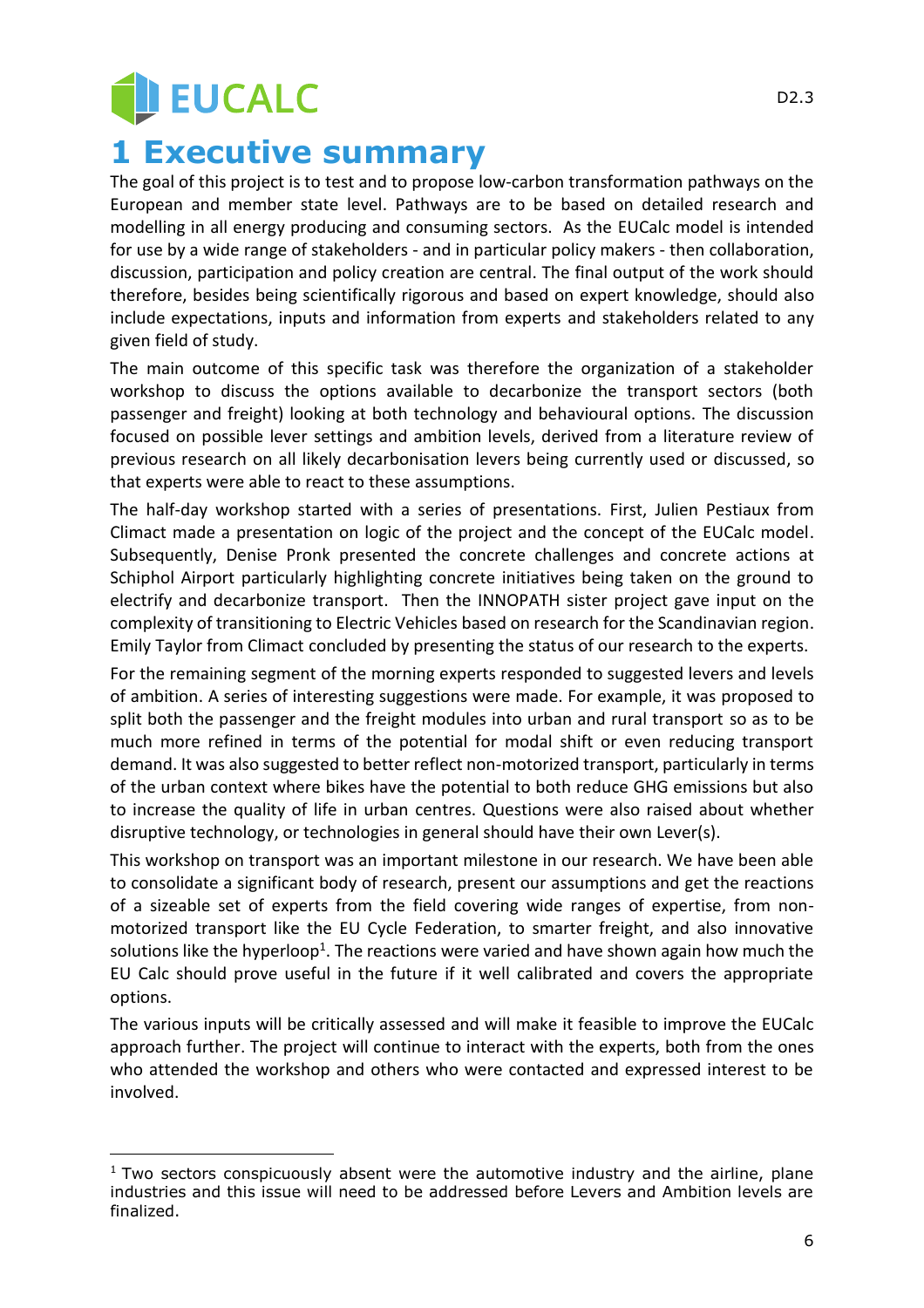# **JEUCALC 2 Introduction**

<span id="page-6-0"></span>The goal of this project is to test low-carbon transformation pathways on the European and member state scale. Pathways are based on detailed research and modelling in all energy producing and consuming sectors. The project will develop a user friendly, transparent, open source model giving real time results, combined with a Transition Pathways Explorer and a learning tools designed at a level of complexity that is adequate for European and national policy makers, businesses, NGOs and other actors of society.

With EUCalc, politicians, innovators and investors will be able to co-create their own pathways online and in real-time and directly visualize how compliant these are with the European mitigation targets under certain decisions taken in other sectors, like buildings, transport, water, industry, energy, or food production.

For more information, please see<http://www.european-calculator.eu/>

As the EUCalc model is intended for use by a wide range of stakeholders - and in particular policy makers - then collaboration, discussion, participation and policy creation are central. The final output of the work should therefore, besides being scientifically rigorous and based on expert knowledge, should also include expectations, inputs and information from experts and stakeholders related to any given field of study.

The main outcome of this specific task was the organization of an Expert Stakeholder Workshop to discuss the options available to decarbonize the transport sectors (both passenger and freight) looking at both technological and behavioural options.

The workshop took place on the last day of the TRA 2018 [\(Transport Research Arena\)](https://www.traconference.eu/)  [conference](https://www.traconference.eu/) in Vienna so that participants could join both events. Emily Taylor (Climact) joined the third day of TRA 2018, which was focused on the decarbonization of transport. See the section on [p3](#page-2-0) called "EUCalc policy of personal data protection in regard to the workshop" concerning our use of personal data.

Climact identified, defined and evaluated beforehand potential decarbonization levers being currently used or discussed. To specify technical needs and constraints for these levers background information was provided to the participants. This comprised of relevant data, levers suggestions and underlying assumptions and the derivation of possible ambition levels.

The half-day workshop started with a presentation provided by Julien Pestiaux from Climact presenting the logic of the project and the EUCalc model. This was followed by Denise Pronk presenting the concrete challenges and actions at Schiphol Airport highlighting concrete initiatives being taken on the ground to electrify and decarbonize transport. The INNOPATH sister project gave input on the complexity of transitioning to Electric Vehicles, while Emily Taylor from Climact presented the status of our research to the experts. The remaining part of the morning was used by experts to respond to suggested levers and levels of ambition.

A list of participants can be found in Annex 7.1.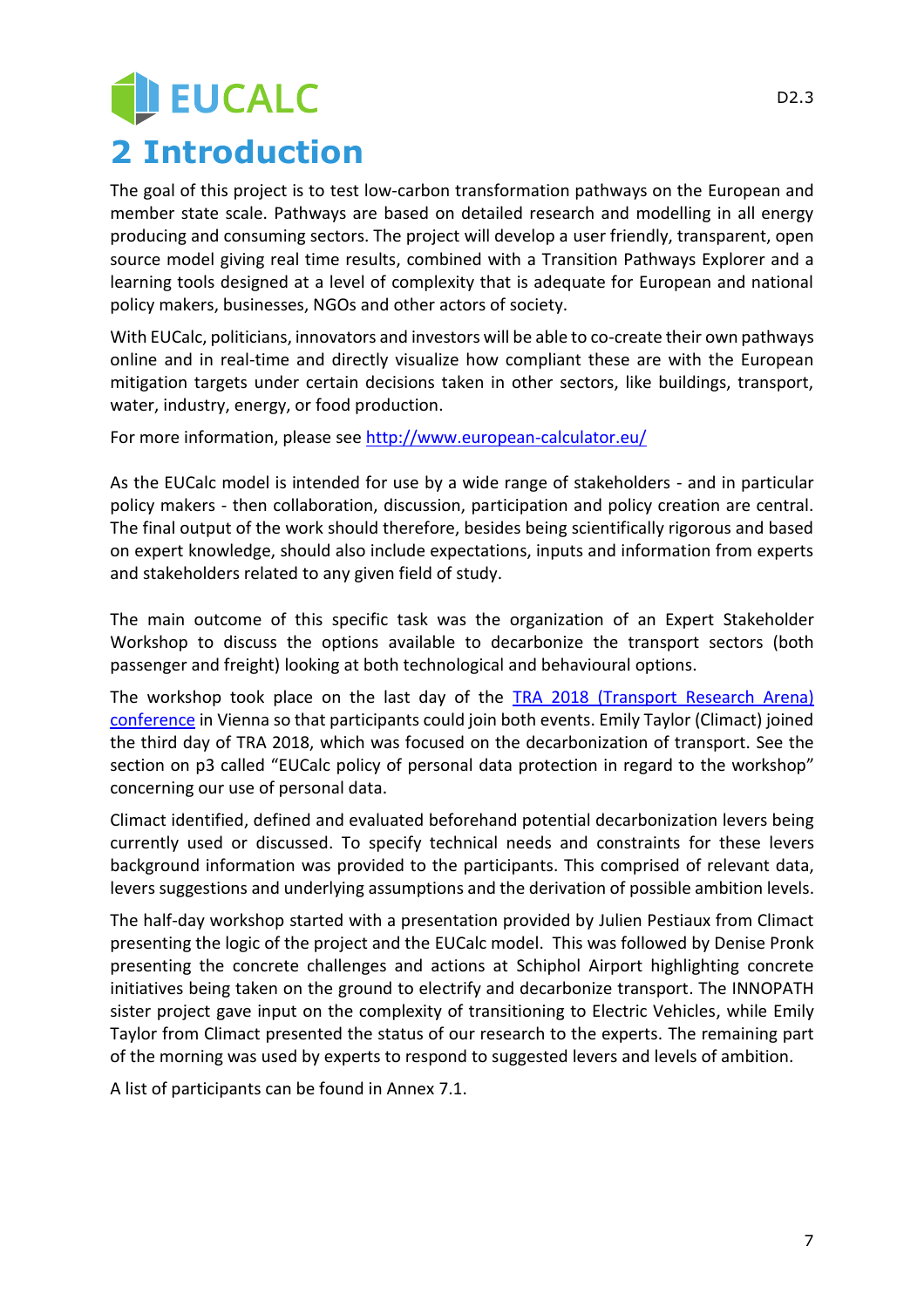# **EUCALC**

## <span id="page-7-0"></span>**2.1 Objectives of the expert consultation**

The objective of the stakeholder consultations is to present current achievements of the modelling work in EUCalc, to validate and to critically discuss the underlying methodology, the ambition levels and levers for the transport sector.

Pre-reading materials provided to the experts included a detailed description of the EUCalc model and levers as well as a series of concrete questions we had for the group of experts to be discussed during workshop (see paragraph 2.2.).

In his presentation Julien Pestiaux (Climact) introduced the EUCalc project, its modelling work, underlying hypotheses and the actual model structure to the audience (the presentation called "180419 - EU Calc - Intro Vienna Workshop" will be uploaded to the [EU Calc website\)](http://www.european-calculator.eu/deliverables-disseminations/).

During the Q&A session the following issues were discussed:

• Should soft modes (non-motorized transport) be part of modal share options or considered as a reduction of motorized transport demand?

 $\rightarrow$  while it is currently modelled as a reduction of motorized demand, we agreed with experts to reflect soft modes as a separate mode.

• For which option is the model designed for: developing one overarching roadmap or creating different scenarios for fact-based discussion?

 $\rightarrow$  the focus is on the creation of a variety of contrasting scenarios

• Whether disruptive technologies are properly reflected in the model as the Levers are currently described

 $\rightarrow$  We will continue to strive doing so, for example looking at how to best reflect the hyperloop concept

• How are the interconnections between model sectors done?

 $\rightarrow$ The full EUCalc model was described as in the slide below where the links between lifestyle, manufacturing, energy supply, biomass and the social and economic impacts are clarified. More details can be found in deliverable 8.1 on the model developments.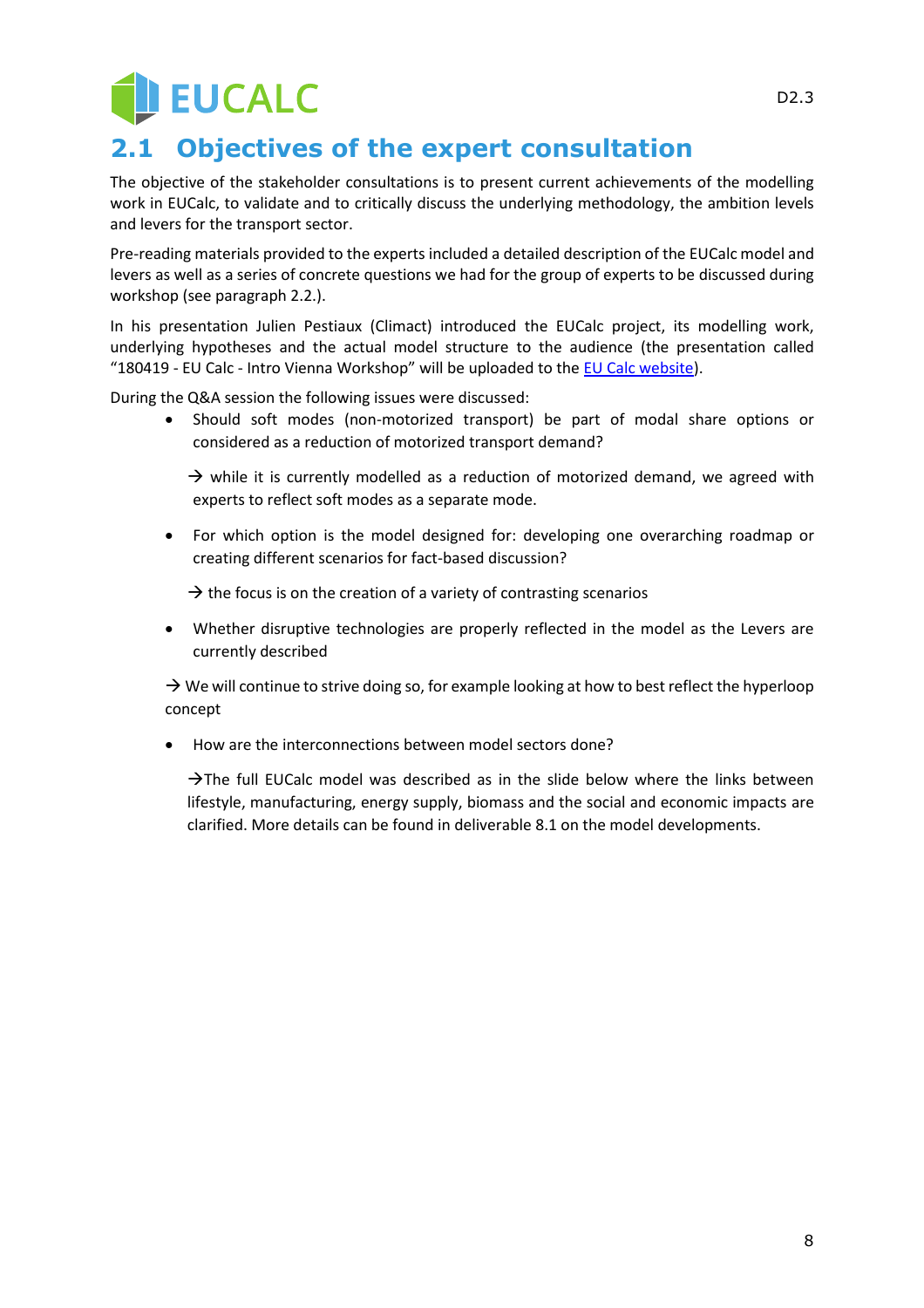| <b>THEUCALC</b>                                                                                                                                                                                                                                                                                                                                                                                                                                                                                                                                                                |                                                                                                            |
|--------------------------------------------------------------------------------------------------------------------------------------------------------------------------------------------------------------------------------------------------------------------------------------------------------------------------------------------------------------------------------------------------------------------------------------------------------------------------------------------------------------------------------------------------------------------------------|------------------------------------------------------------------------------------------------------------|
| <b>Climate &amp; Technological Transitions (WP1)</b><br>EU & rest of word<br>Economy<br>Lifestyle<br>Diet<br>Demography<br>Economy evolution<br>Travel demand, mode & occupancy<br><b>Impact of Climate</b><br>Carbon price<br><b>Building sizes, inside temperature</b><br>(Yields, Outside temperatures)<br>Elasticity of lifestyle to GDP<br>Appliance use, product demand<br>Dynamics with rest of world                                                                                                                                                                   | Trans-boundary effects,<br>Trade, & Flows<br>(WP7)                                                         |
| Demand activity input                                                                                                                                                                                                                                                                                                                                                                                                                                                                                                                                                          |                                                                                                            |
| <b>Energy &amp; Resources</b><br>Energy requirements by sector (WP2 and 3)<br>Food<br>Energy supply (WP5)<br>production<br><b>Technologies</b><br><b>Transport</b><br><b>Buildings</b><br><b>Manufacturing</b><br>(WP4)<br><b>Electricity production</b><br>Residential Commercial<br>Passenger Commercial<br>Product Design<br><b>Heat production</b><br><b>Heating technologies</b><br>Transport Technologies<br>Livestock<br>Materials production<br><b>Transport &amp; Distribution</b><br>Appliance efficiencies<br>Crops<br>Storage<br><i><b>Impact on resources</b></i> | <b>Within MS</b><br>Food<br>Energy<br><b>GHG</b><br>Materials & resources<br>Economic impact<br>Outside EU |
| Water (WP4)<br><b>Materials (WP3)</b><br>Land (WP4)<br>Storage requirements<br>Land allocation<br>(specific time granularity)<br>Minerals (location based)<br>Scarcity<br><b>Biodiversity impact</b><br>Fossil fuel reserves<br>(time and basin based)<br>Forestry<br><b>Biomass</b>                                                                                                                                                                                                                                                                                           | Food<br>Energy<br><b>GHG</b><br>Materials & resources<br>Economic impact                                   |
| Financial flows based on all the above                                                                                                                                                                                                                                                                                                                                                                                                                                                                                                                                         |                                                                                                            |
| Social & Economic impact (WP6)<br>Value added<br>Jobs<br>Social impact<br>Direct, Indirect, Induced<br>Direct, Indirect, Induced<br>Direct, Indirect, Induced                                                                                                                                                                                                                                                                                                                                                                                                                  | Legend<br><b>Global calc module</b><br><b>Additional modules</b>                                           |

*Figure 1 – Structure of the EU-Calc model, with highlights of the links of transport to other modules*

## <span id="page-8-0"></span>**2.2 Questions asked to the experts**

The following list of questions was sent to the experts before the workshop together with a description of the EUCalc model and of defined levers.

## <span id="page-8-1"></span>**2.2.1 Calculation logic and scope of analysis:**

- *Do you think our scope of analysis is complete? Or should we add some transport modes, vehicle technologies, or types of fuels?*
- *Do you think our choice of lever is coherent and comprehensive? Do you have other suggestions?*
- *What do you think about our "per country disaggregation" methodology?*
- *What should we include in the infrastructure sub-module? What are the most ambitious infrastructure needs in the future?*
- *What types of costs should be included? (What are the main costs in infrastructures for example?)*

#### <span id="page-8-2"></span>**2.2.2 Ambition levels and future scenarios:**

- *What are the future trends in the transport sector? Does the model logic allow enough flexibility to take them into account?*
- *How much can lifestyle and behaviour change influence future transport demand?*
- *Where could we expect some major disruptions in the transport sector?*
- *How fast will be the up take of new technologies? (Electric vehicles, fuel cells, electric ships and aircrafts, etc.)*
- *What do you think about our ambition levels for 2050? And about the disaggregation method and the curve shapes we propose?*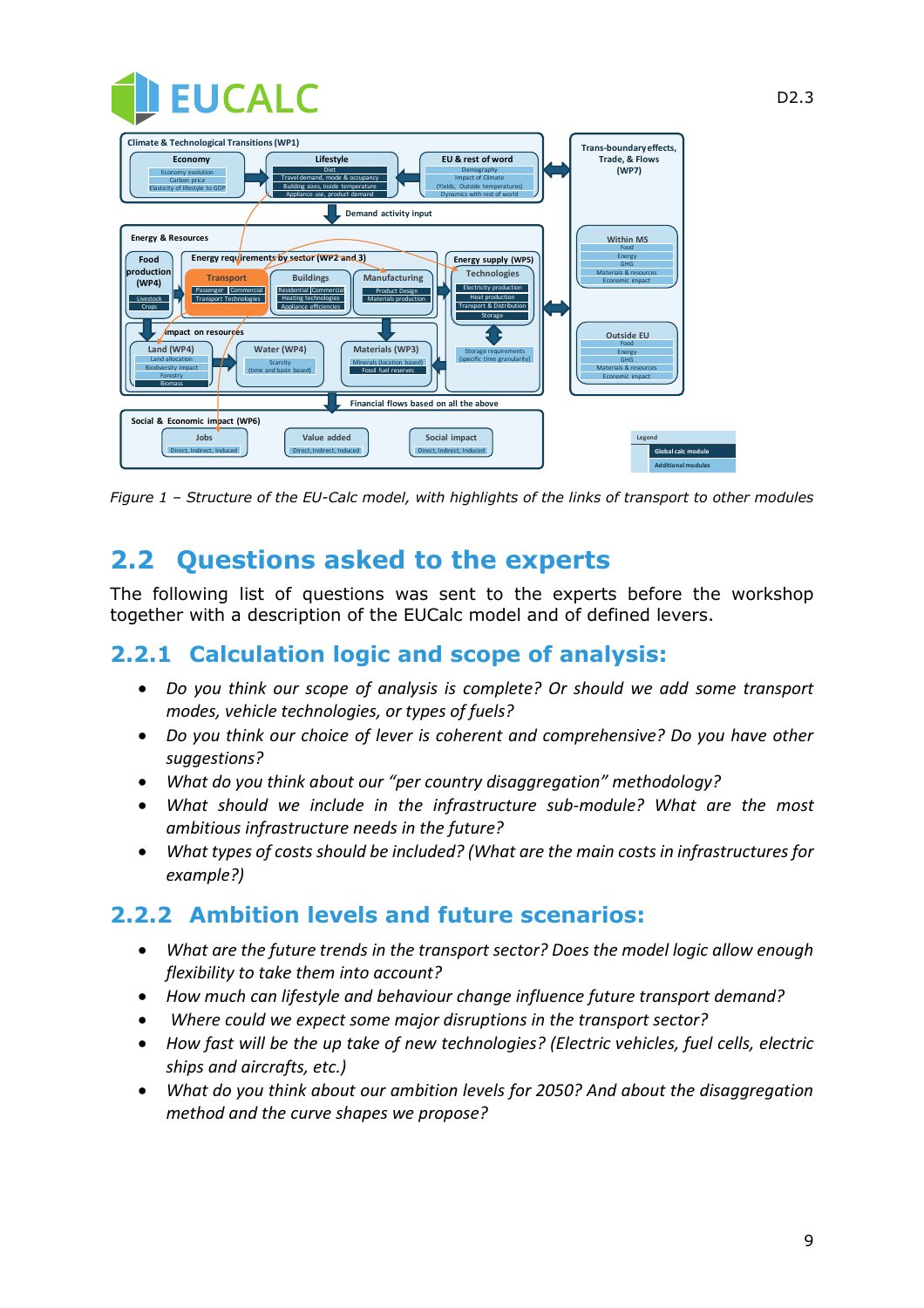# **JEUCALC 3 Setting the scene**

## <span id="page-9-1"></span><span id="page-9-0"></span>**3.1 Contributions from invited speakers**

## <span id="page-9-2"></span>**3.1.1 Ms Denise Pronk - Programme Manager for Corporate Responsibility & Sustainability at Schiphol Airport**

Denise's presentation called "EU CALC\_Sustainability Schiphol Group 20180419" will be uploaded to the [EU Calc website.](http://www.european-calculator.eu/deliverables-disseminations/)

#### **Key elements of the presentation:**

- Schiphol airport is managed based on 5 high level corporate goals. "Create sustainable & safe performance" is one of them, and therefore key for the Management Board
- It has a revised sustainability strategy which includes changes in EU and global climate objectives and includes emerging technical innovation (hyperloop, e-vehicles).
- It has a sustainable energy strategy comprising energy reduction (reduction in use of fossil energy and fuel; use of e-cars), the use of renewable energy (Dutch energy from wind), a reduction of emissions (example: electricity is used in the landed airplane instead of kerosene for air-conditioning), for example;
- It is following the logic of the circular economy (for example: the new parking area is built ready for disassembling in the future and to be used for other purposes if it becomes obsolete with the reduction in car ownership)

#### **Transport focus:**

- All taxis are electric vehicles based on their latest tender;
- 42% passengers use public transport to come to the airport;
- All airport busses are electric;
- 5% of employees travel to work by bicycle;
- Heavy duty vehicles are mostly electric as are all machines;
- Self-driving cars are managing transport parking to shuttle
- Next step: biofuels in aircraft, hybrid and e-planes, hydrogen, short haul shifts to train/hyperloop
- And very importantly, all investment decisions are taken with a 100EUR as an internal CO2 price.

#### *Q&A - Joint discussion on the subject between the participants of the workshop:*

- A participant an expert of biofuel manufacture questioned whether biofuels are an economically efficient way to decarbonize aviation. His opinion is that Europe does not have a clear view of this topic and should clarify the full life-cycle implications of importing Brazilian bioethanol or Indonesian palm oil.
- On the issue of reducing air transport demand, for example by replacing short-haul flights with train rides, a participant questioned whose role it was to motivate citizens to make the shift. Denise answered that in her view it is not the role of airport operators, but other stakeholders such as public administrations.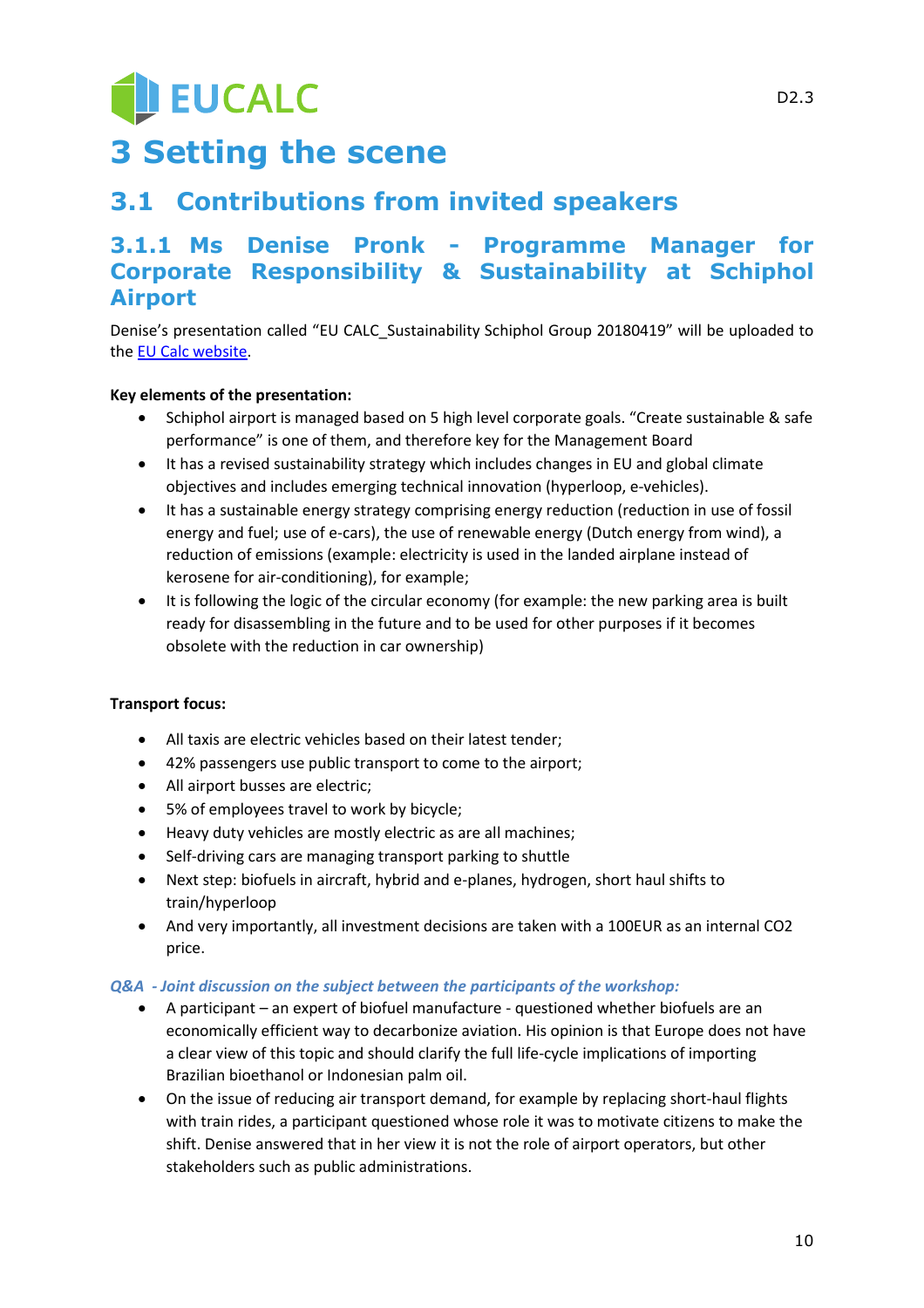

- There were some discussions on the limitations of reducing GHG emissions<sup>2</sup> based on airport operations as this excludes from the scope the flights themselves, effectively highlighting the limitations of an airport's sustainability strategy. However, they do have an important impact, not only with limiting GHG emissions from their operations (e.g., through electrification), but particularly through making short-haul connections available via alternatives such as the train, and the feasibility to support the deployment of innovative transport alternatives such as the hyperloop.
- Finally, there were also discussions on the limitations of their investments due to considerations of return on investments as private operator. Denise highlighted the importance of their internal carbon price of 100 euros in this context to make sure a wider range of business cases were considered profitable.

#### <span id="page-10-0"></span>**3.1.2 Johannes Kester – Department of Business Development and Technology, Aarhus University, DK on behalf of INNOPATH<sup>3</sup>**

Key discussion points

- Johannes identified 3 major technology changes, i.e.: electrification, hydrogen fuelled cars, and autonomous vehicles (which may lead to a concern regarding the potential increase in the use of cars);
- In terms of the integration of other modes of transport his expectation is that consumers will start buying e-vehicles in significant numbers when their investment price would reaches parity with traditional diesel/gasoline alternatives;
- The electricity grid will experience massive transformations and cars are just a small part of it. For example the Norwegian car use is mainly long distance driving and leads to increased difficulties for grid operators, but their are developing the grid over time as the electric vehicle expansion is taking place;
- Vehicle to grids are expected to be part of an aggregated system, not expected for single users;

#### *Comments and Q&A:*

- There is very significant resistance from traditional internal combustion engine (ICE) car producers
- Battery development is seen as the key issue to make this widespread, affordable and overcome range anxiety (didn't he say this?)
- There has to be a wider look at subsidies and commercial prices of different technologies
- A discussion is also needed on how human interaction and social needs are changing with the evolution of the transport sector (working in your car while travelling could become much more widespread with autonomous vehicles).

-

11

 $2$  The Airport complex itself only represents 8% of GHG emissions, the rest comes from flights

<sup>3</sup> http://www.innopaths.eu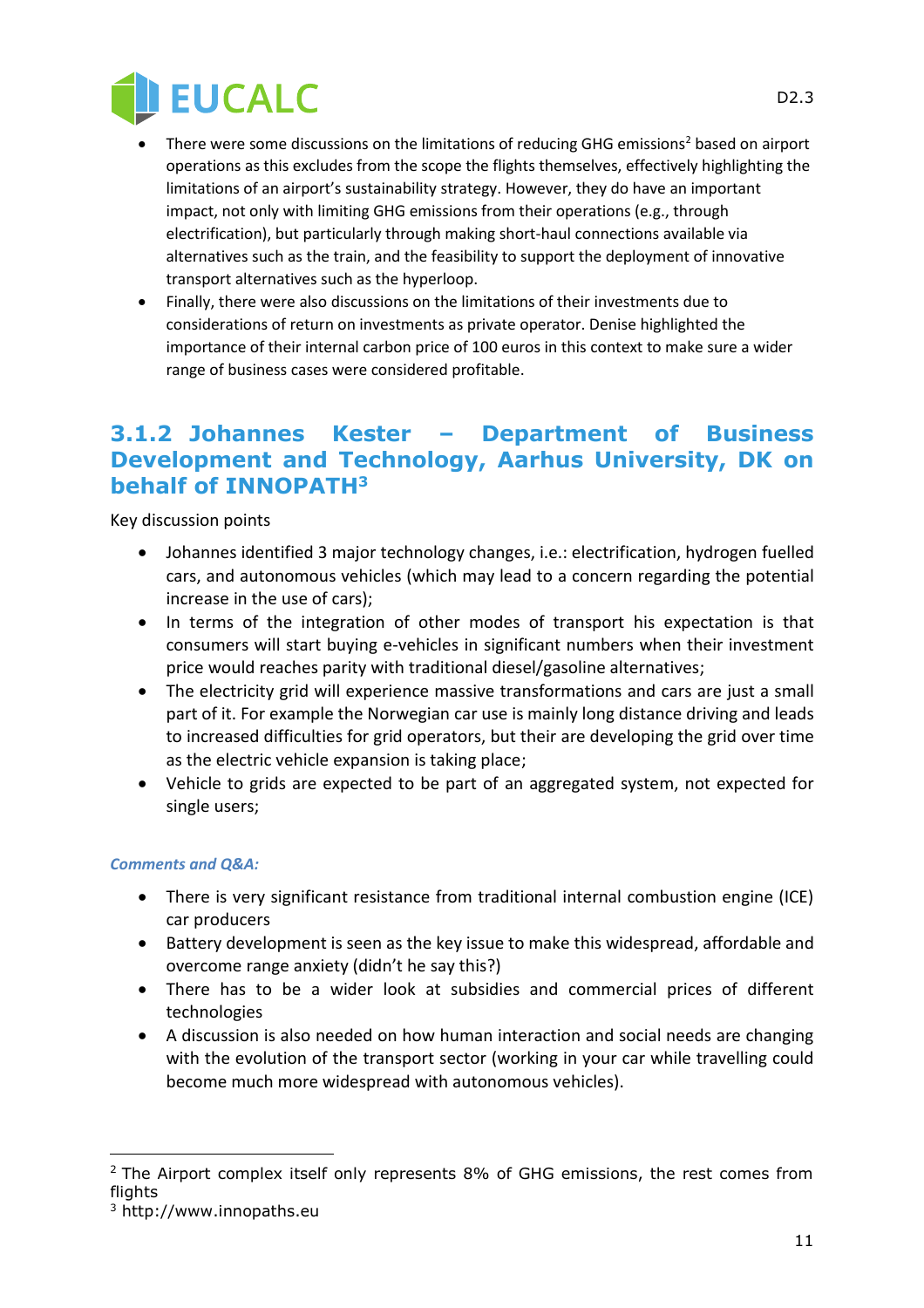# **EUCALC**

## <span id="page-11-0"></span>**3.2 Description of the transport module of the EUcalculator**

Participants received an extensive pre-read document, and at the workshop a presentation entitled "180419\_EU-Calc\_Transport\_Module" by Emily Taylor of Climact. It will be uploaded to the [EU Calc](http://www.european-calculator.eu/deliverables-disseminations/)  [website.](http://www.european-calculator.eu/deliverables-disseminations/)

The transport module is based on a bottom-up approach to compute energy consumption and emissions from the transport sector. This calculation is based on historical data and on projections scenarios until 2050.

The main outputs of the transport module are:

- The direct  $CO<sub>2</sub>$  emissions from transport;
- The energy demand from transport;
- The number of vehicles required and new vehicles sales;
- The need for infrastructures;
- The total costs of the system.

Indirect emissions from the transport sector are addressed by the other WPs (WP5 covers power and fossil fuels production and assesses the emissions related to the electricity production and the upstream emissions of fossil fuels, WP3 covers manufacturing and assesses the emissions related to the manufacturing of the vehicles and the infrastructures, WP4 covers land use and biomass and the emissions related to biofuels production).



*Figure 2 - General calculation logic of transport module (passenger & freight)*

<span id="page-11-1"></span>The bottom-up approach adopted here consists in 6 steps to successively estimate (see [Figure 2\)](#page-11-1). (All terms are clarified in the Glossary)

- 1. the transport activity for each mode (in vkm, pkm or tkm);
- 2. the technology share for each mode (in %);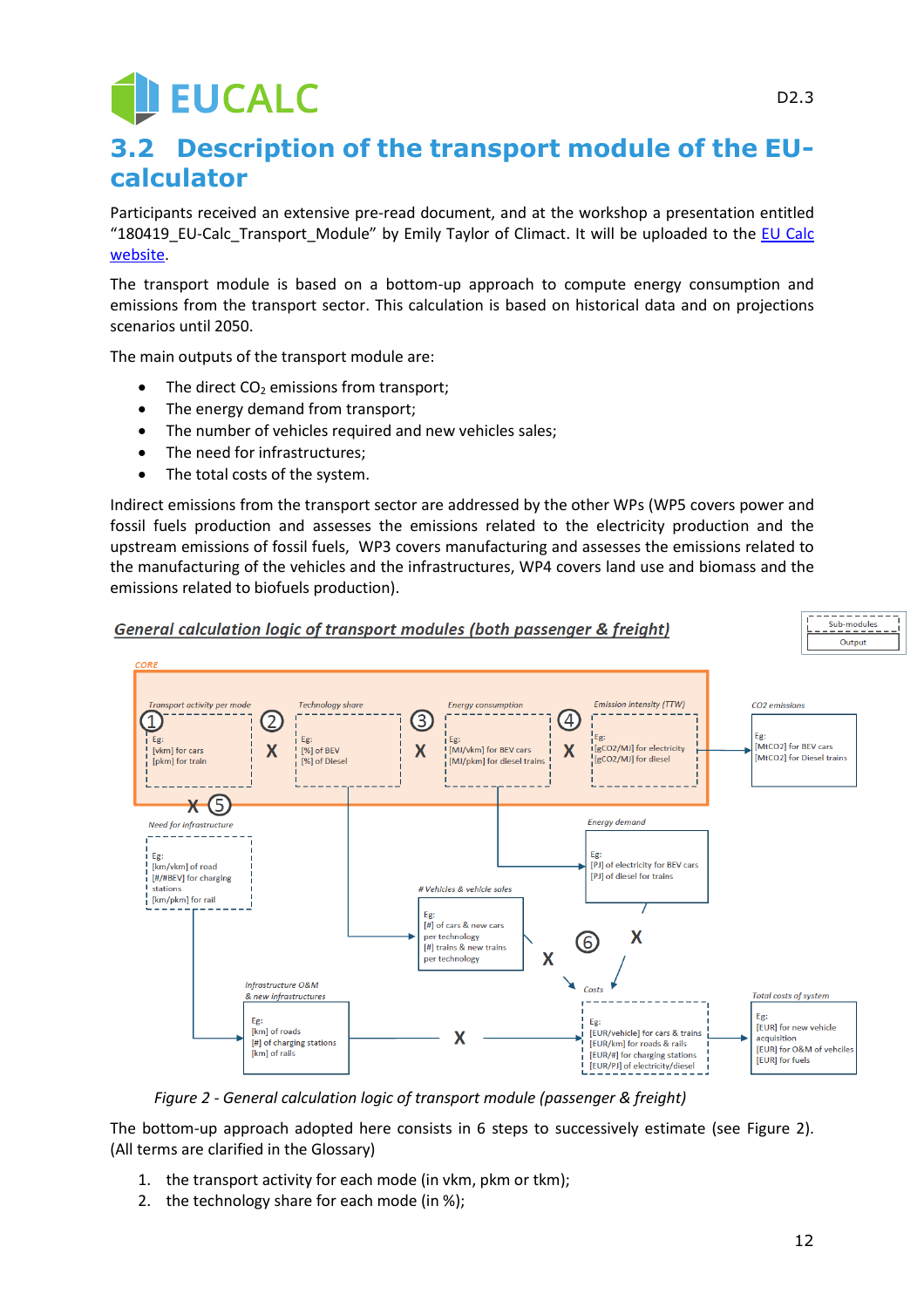

- 3. the energy consumption of each technology in each mode (in MJ/vkm, MJ/pkm or MJ/tkm);
- 4. the emission intensity of each type of fuel used in the various technologies ( $gCO<sub>2</sub>e/MJ$ );
- 5. the needs for infrastructures depending on the activity level for each mode and technology (e.g: km of rail/vkm of trains);
- 6. the costs for the purchase, O&M and fuel consumption of vehicles and of infrastructures (e.g: EUR/vehicle).

The detailed calculation trees are given in Annex 1.

## <span id="page-12-0"></span>**3.2.1 Scope of the analysis**

The modes, types of vehicles, technologies and types of fuels that are taken into account in the transport module are listed here below [\(Figure 3\)](#page-12-2).



<span id="page-12-2"></span>*Figure 3 – Scope of the core transport module*

As shown in [Figure 2,](#page-11-1) our analysis also covers infrastructures and costs.

### <span id="page-12-1"></span>**3.2.2 Choice of levers**

The avoid/reduce-shift-improve approach gives us a first insight into the main factor of influence to reduce transport energy demand and GHG emissions:

- **Avoid** vehicle activity by:
	- o reducing the demand for transport with improved urban planning (working closer from home), and pricing transport externalities so that citizens take these into account when deciding to travel (e.g., week-end city-trips flying across Europe)
	- o avoid vehicle use by increasing vehicle occupancy and load factors
- Further **reduce** the number of vehicles needed by:
	- o increasing the utilization rate of vehicles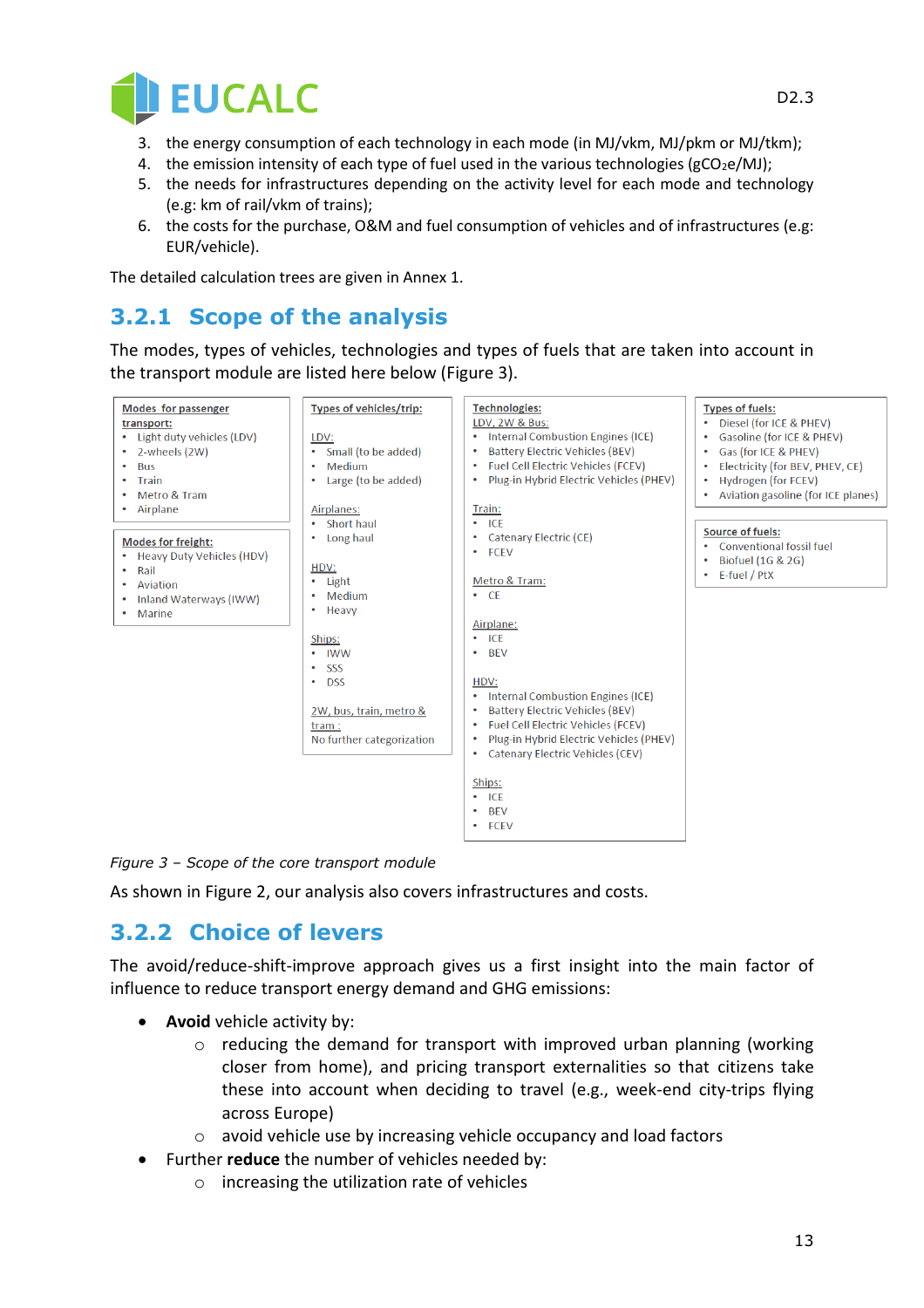

- o increasing the mileage lifetime of vehicles by making them more robust and limiting their wear and tear (e.g., autonomous vehicles could potentially drive more smoothly, and with lower speed limits, with also less risk of accidents). Electric vehicles have fewer parts and can be maintained longer at reasonable cost.
- **Shift** to more efficient/environmentally friendly modes (e.g. active modes or public transport, increased use of a fleet of autonomous vehicles which would cover user needs better)
- **Improve** efficiency of transport by:
	- o producing more efficient new vehicles
	- o shifting to more efficient fuels and technologies

Based on this, we have chosen to have 8 types of levers (see [Table 1\)](#page-13-0);

<span id="page-13-0"></span>*Table 1 – Levers for the transport module*

|    | Lever                                                                       | <b>Brief description</b>                                                                                                                                                                   |
|----|-----------------------------------------------------------------------------|--------------------------------------------------------------------------------------------------------------------------------------------------------------------------------------------|
| 1. | <b>Transport demand</b><br>[pkm/capita] or [tkm/€ <sub>GDP</sub> ]          | The transport demand is expressed as pkm/capita for passenger transport<br>and as tkm/ $\epsilon_{GDP}$ .                                                                                  |
| 2. | Occupancy/load factor<br>[passenger/vehicle] or<br>[ton/vehicle]            | Occupancy is expressed as number of passenger per vehicle, and only has<br>an impact on road vehicles.                                                                                     |
| 3. | Utilization rates<br>[km/vehicle/year]                                      | The utilization rate is the number of kilometres travelled by a vehicle yearly.                                                                                                            |
| 4. | Lifetime of vehicles<br>[total km/vehicle]                                  | The lifetime of vehicles is expressed in total kilometres that can be travelled<br>by a vehicle before being discarded. It will be traduced in years depending<br>on the utilization rate. |
| 5. | Modal share<br>[%/mode]                                                     | The modal share lever describes how passenger are travelling: by car, bus,<br>train, etc; or how goods are being transported.                                                              |
| 6. | Vehicle efficiency<br>[MJ/km] or [MJ/pkm] or<br>[MJ/tkm]                    | The vehicle efficiency is expressed in MJ/km for road vehicles and in<br>MJ/pkm for rail, aviation and shipping.                                                                           |
| 7. | Low Emission Technology<br>development<br>[% of new<br>vehicles/technology] | This lever described the level of adoption of low emission technologies.                                                                                                                   |
| 8. | Fuel mix<br>[%/fuel type]                                                   | This lever described the fuel mix, taking into account biofuels and e-fuels<br>(electricity is linked to the technology lever).                                                            |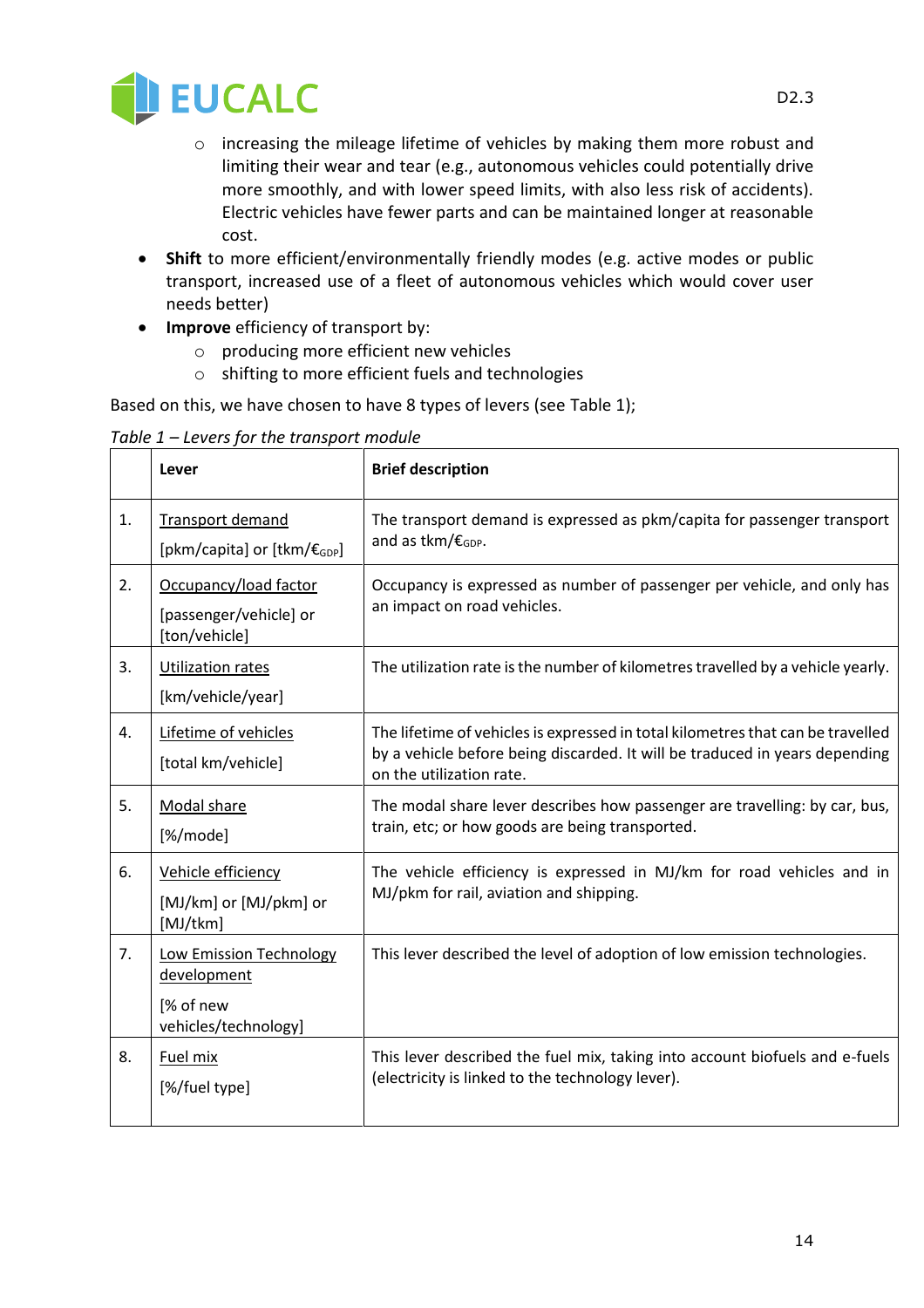

## <span id="page-14-0"></span>**3.2.3 Levels of ambition**

For each chosen lever, we propose four levels of ambition for 2050. This is done in three steps:

- 1. Definition of four EU-wide levels of ambition by 2050
- 2. Disaggregation of the levels of ambition by country up to 2050
- 3. Choice of change curves between 2015 and 2050

#### *3.2.3.1 Ambition levels, EU-wide definition*

We based the first suggestion for the 4 levels of ambition for the EU28 (+Switzerland) on a literature review. The references used for this exercise can be found in Appendix [6.](#page-24-0) Deliverable 2.1 and 2.2 for WP2 on the transport sector also provide further information.

The definition of the 4 levels for each lever is given in [Table 2,](#page-14-1) and will be further described for each lever in the next sections.

<span id="page-14-1"></span>

| <b>Level 1</b>                                                                                                                                                                                                                               | Level 2                                                                                                                                                                                                                                                                                                                                                                                                                                                         |
|----------------------------------------------------------------------------------------------------------------------------------------------------------------------------------------------------------------------------------------------|-----------------------------------------------------------------------------------------------------------------------------------------------------------------------------------------------------------------------------------------------------------------------------------------------------------------------------------------------------------------------------------------------------------------------------------------------------------------|
| This level is considered as a Reference or<br>Business-as-usual scenario. The projections<br>are aligned and coherent with either the<br>historical trends or with the EU Reference<br>scenario 2016 (when the results<br>are<br>available). | This level is an intermediate scenario, more<br>ambitious than BAU but not reaching the full<br>potential of available solutions.                                                                                                                                                                                                                                                                                                                               |
| https://ec.europa.eu/energy/en/data-<br>See<br>analysis/energy-modelling                                                                                                                                                                     |                                                                                                                                                                                                                                                                                                                                                                                                                                                                 |
| <b>Level 3</b>                                                                                                                                                                                                                               | Level 4                                                                                                                                                                                                                                                                                                                                                                                                                                                         |
| This level is considered as very ambitious but<br>realistic scenario, given the current<br>technology evolutions and the best practices<br>observed in some geographical areas.                                                              | This level is considered as transformational<br>and requires some additional breakthrough<br>or efforts such as important costs reduction<br>for some technologies (e.g. batteries and<br>hydrogen vehicles), very fast and extended<br>deployment of infrastructures,<br>major<br>technological advances (e.g.,<br>electric<br>planes), strong societal changes (extensive<br>of autonomous vehicles,<br>strong<br>use<br>reduction in transport demand), etc. |

| Table 2 - Levels of ambition for Transport Module |  |  |
|---------------------------------------------------|--|--|
|                                                   |  |  |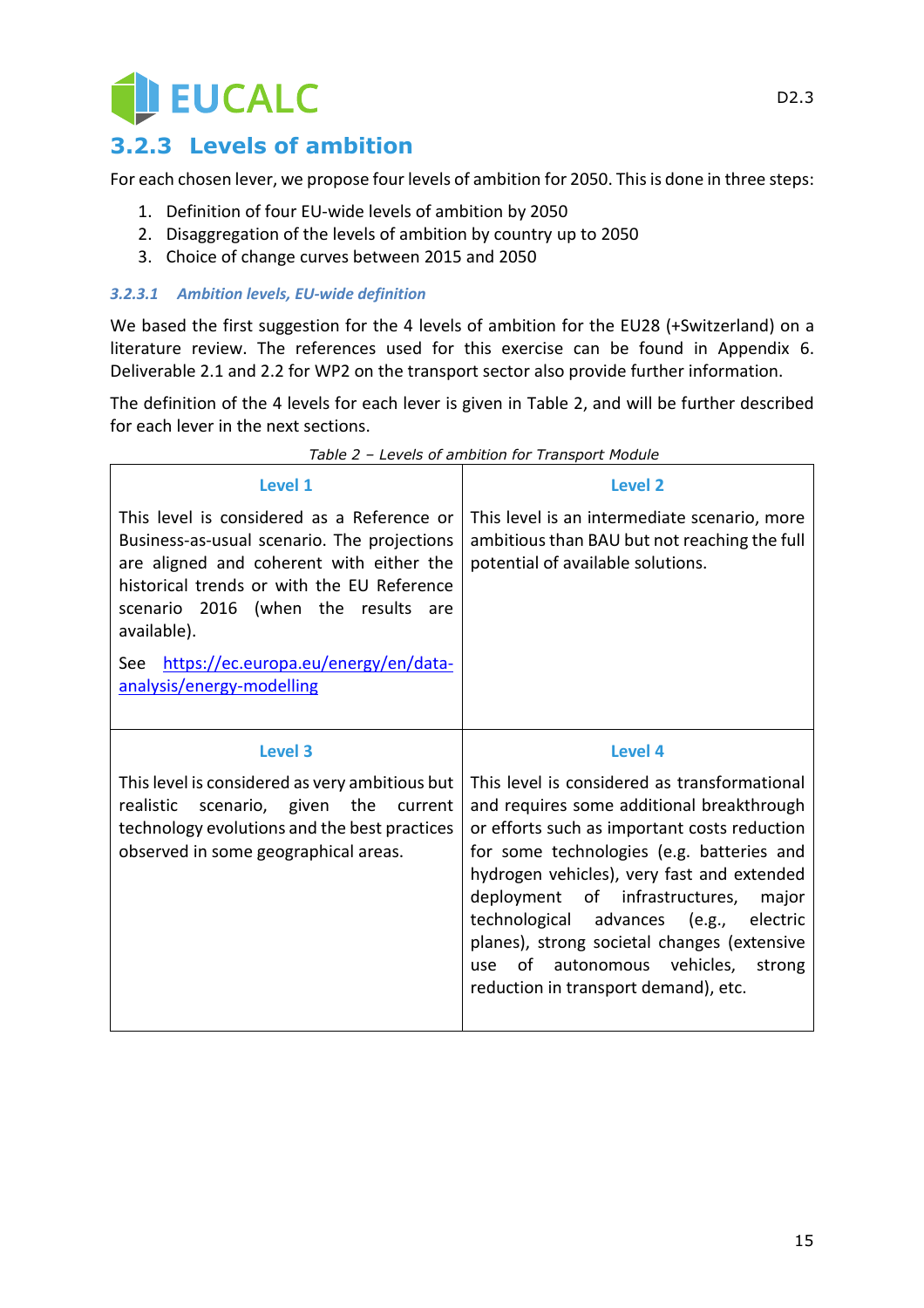

#### *3.2.3.2 Ambition levels, per country disaggregation*

Based on the EU-wide levels of ambition, we use the Science-based target<sup>4</sup> concepts to disaggregate ambition levels at the country level.

The Science-based target uses two concepts to describe the targets evolution: the convergence or the compression (see [Figure 4](#page-15-0) and [Figure](#page-15-1) 5).



<span id="page-15-0"></span>*Figure 4 – Convergence concept [Science Based Target, 2015]*

#### Convergence:

- The *absolute* 2050 ambition is the same for all countries (e.g. x kwh electricity/km for small electric vehicles in 2050 in all countries)
- This results in some countries having to do greater efforts than others, depending on their 2015 situation

The convergence is better suited when country-specific parameters have little to no influence on the long-term evolution of the lever value. This is typically used by experts following the science-based target approach for technological levers such as energy efficiency of a given technology for example.



#### Compression:

- The *relative* 2050 ambition is the same for all countries (e.g. -30% passenger.km/year by 2050 vs 2015 in each country)
- This results in all countries having to do the same relative efforts based on their 2015 situation

<span id="page-15-1"></span>*Figure 5 – Compression concept [Science Based Target, 2015]*

The compression is better suited when local or country-specific parameters have an important influence on the long-term evolution of the lever value. This could be the case for transport demand, for example, for which urbanization rate, population density or local topography can have an influence.

 $\overline{a}$ 4 [Science Based Target, 2015] CDP, UN Global Compact, WRI, WWF (2015). Science Based Target – How businesses are aligning their goals with climate science.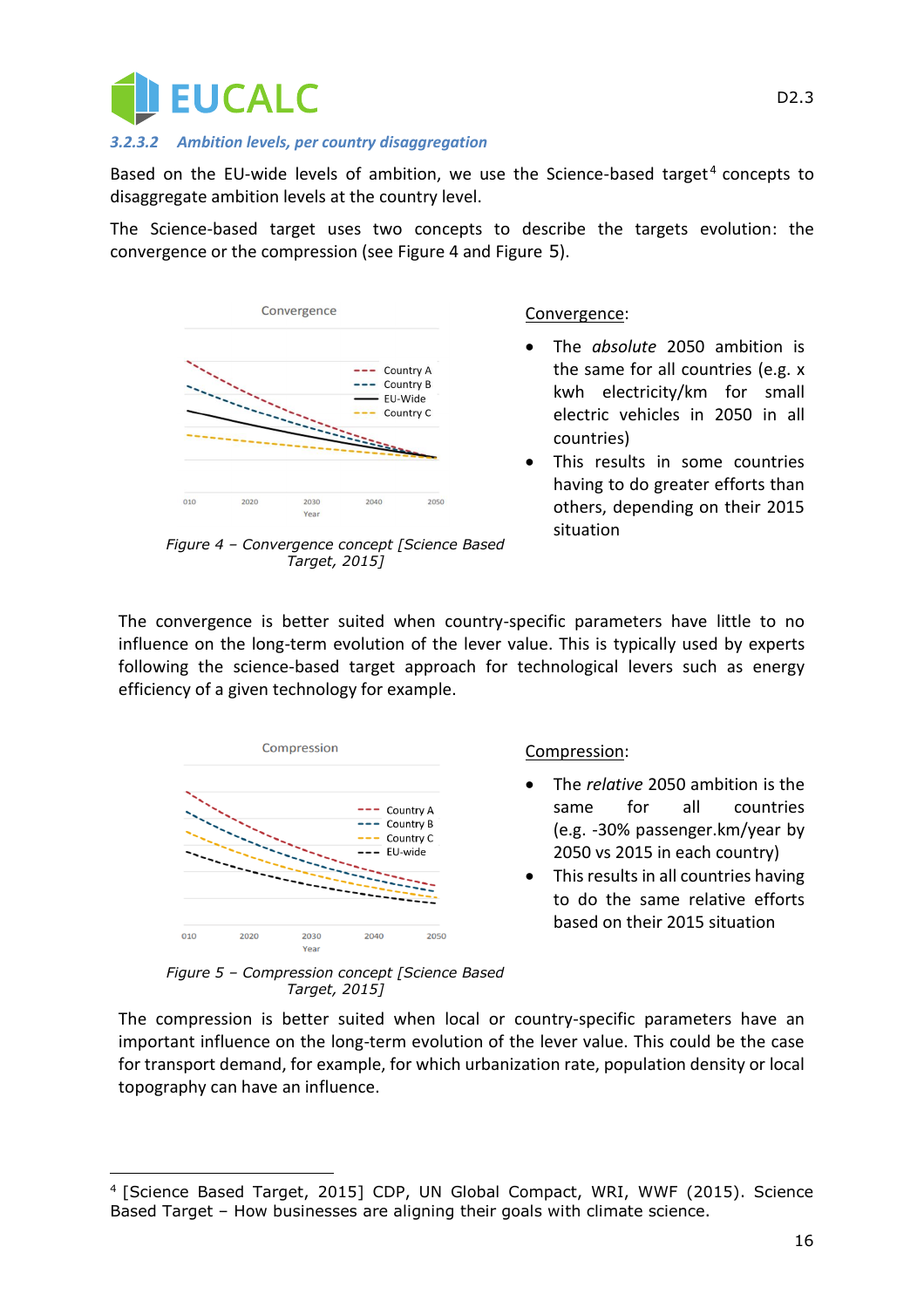

We also use a hybrid calculation which sets goals per country based on a weighted average of convergence and compression results. The weights of the hybrid calculation that are used are specified for each lever in the following sections.

#### *3.2.3.3 Choice of curve shape*

For the interpolation between 2015 situation and 2050 level, the modelling team is choosing based on different types of curves which can be used in the model: linear, S-shaped, exponential or saturation curve.



#### *3.2.3.4 Levels of ambition for specific levers*

The following table describe the situation 2015, EU-wide levels of ambition for 2050, disaggregation method and growth curves for each chosen lever.

We refer the reader looking for more details to Deliverable 2.2. (Identification of levers and levels of ambition for passenger & freight transport in Europe) which describes each of these levers along with key sources used for the 4 levels of ambition.

| Lever                             | Curve | 2015<br>situation<br>for                                                  |                                                   | 2050 ambition for EU28+CH                          |                                                    | Disaggregation<br>by                                                                                              |
|-----------------------------------|-------|---------------------------------------------------------------------------|---------------------------------------------------|----------------------------------------------------|----------------------------------------------------|-------------------------------------------------------------------------------------------------------------------|
|                                   | shape | EU28+CH                                                                   | Level 1                                           | Level 3                                            | Level 4                                            | country                                                                                                           |
| Passenger-<br>transport<br>demand | L     | 11941 pkm/capita for<br>land transport<br>1417 pkm/capita for<br>aviation | +25% for land<br>transport<br>+94% for aviation   | +10% for land<br>transport<br>+0% for aviation     | +0% for land transport<br>-30% for aviation        | Land demand is<br>computed based on<br>GDP and population<br>evolutions<br>90% convergence for<br>aviation demand |
| Passenger-<br>Modal share         | L     | Car: 78%<br>2W: 4%<br><b>Bus: 9%</b><br><b>Rail: 9%</b>                   | Car: 75%<br>2W: 4%<br><b>Bus: 9%</b><br>Rail: 12% | Car: 61%<br>2W: 3%<br><b>Bus: 15%</b><br>Rail: 21% | Car: 55%<br>2W: 2%<br><b>Bus: 17%</b><br>Rail: 26% | 90% convergence for<br>car and 2W shares<br>Same breakdown as<br>historically for<br>Bus/rail                     |

*Table 3 – Levels of ambition for specific levers – Passenger transport*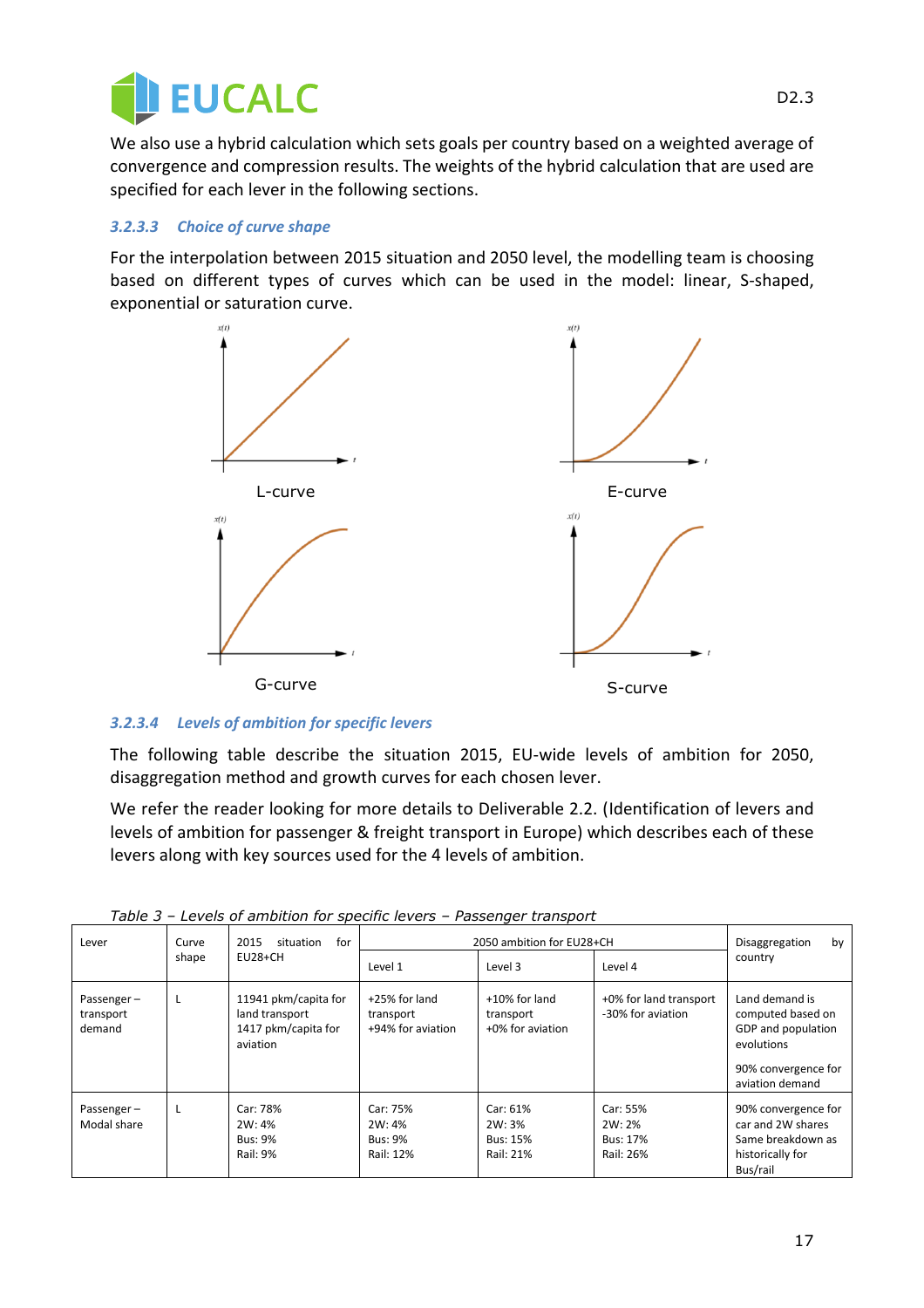

| Passenger -<br>Occupancy              | L            | Car: $1,6$ p/v<br>2W: 1,1 p/v<br>Bus: 18,8 p/v                                             | Status quo<br>compared to 2015                                           | Car: $2,3$ p/v<br>2W: 1, 2 p/v<br>Bus: 24,4 p/v                     | Car: $2,6$ p/v<br>2W: 1, 3 p/v<br>Bus: 27,3 p/v         | 90% convergence for<br>car and 2W shares<br>40% convergence for<br>Bus                                                           |
|---------------------------------------|--------------|--------------------------------------------------------------------------------------------|--------------------------------------------------------------------------|---------------------------------------------------------------------|---------------------------------------------------------|----------------------------------------------------------------------------------------------------------------------------------|
| Passenger-<br>Utilization rate        | $\mathsf{L}$ | Car: 12600 vkm/v<br>2W: 4300 vkm/v<br>Bus: 53000 vkm/v                                     | Status quo<br>compared to 2015                                           | Car: +400%<br>$2W: +10%$<br>Bus: +30%                               | Car: +900%<br>$2W: +15%$<br>Bus: +45%                   | 70% convergence for<br>cars & 2W<br>80% convergence for<br>buses                                                                 |
| Passenger-<br>Energy<br>efficiency    | L            | Car: 3 MJ/vkm<br>Bus: 17 MJ/vkm<br>Rail: 0,3 MJ/pkm<br>Air: 2 MJ/pkm                       | Car: -20%<br><b>Bus: -15%</b><br>Rail: -10% Aviation:<br>$-5%$           | Car: -35%<br>Bus: -25%<br>Rail: -40% Aviation:<br>$-22%$            | Car: -50%<br>Bus: -30%<br>Rail: -45% Aviation: -<br>30% | 100% convergence                                                                                                                 |
| Passenger-<br>Technology<br>share     | S            | Car: 3% LEV, 0,1% ZEV<br>Bus: 0,5% LEV, 0,3%<br>ZEV<br>Train: 50% ZEV<br>Air: 0% LEV + ZEV | Car: 6% LEV, 2%<br>7FV<br><b>Bus: 10% LEV + ZEV</b><br>Air: 0% LEV + ZEV | Car: 27% LEV, 73%<br>ZEV<br>Bus: 65% LEV + ZEV<br>Air: 0% LEV + ZEV | Car: 100% ZEV<br><b>Bus: 100% ZEV</b><br>Air: 10% ZEV   | 100% convergence                                                                                                                 |
| Passenger-<br>Lifetime of<br>vehicles | L            | Car: 180000 km<br>Bus: 400000 km<br>Train: 30 years<br>Air: 30 years                       | Status quo<br>compared to 2015                                           | Car: +350%<br>Bus: +20%<br>Train: +20%<br>Air: +20%                 | Car: +700%<br>Bus: +30%<br>Train: +30%<br>Air: +30%     | 100% convergence                                                                                                                 |
| Passenger &<br>Freight - Fuel<br>mix  | L            | Biofuels: 14 Mtoe<br>E-fuels: 0 Mtoe                                                       | Biofuels: 21 Mtoe<br>E-fuels: 3 Mtoe                                     | Biofuels: 75 Mtoe<br>E-fuels: 61 Mtoe                               | Biofuels: 147 Mtoe<br>E-fuels: 122 Mtoe                 | The biofuel and e-<br>fuel potential for<br>each country in 2050<br>is given in pro-rata of<br>the population of the<br>country. |

#### *Table 4 – Levels of ambition for specific levers – Freight*

| Lever                                  | Curve | 2015<br>situation<br>for                                                                                          |                                                                    | 2050 ambition for EU28+CH                                            |                                                                    | Disaggregation<br>by                                                            |
|----------------------------------------|-------|-------------------------------------------------------------------------------------------------------------------|--------------------------------------------------------------------|----------------------------------------------------------------------|--------------------------------------------------------------------|---------------------------------------------------------------------------------|
|                                        | shape | $EU28+CH$                                                                                                         | Level 1                                                            | Level 3                                                              | Level 4                                                            | country                                                                         |
| Freight $-$<br>transport<br>demand     | L     | 0,25 tkm/ $\epsilon$ <sub>GDP</sub>                                                                               | $-11%$                                                             | $-20%$                                                               | $-25%$                                                             | 0% convergence<br>(100% compression)                                            |
| $Freight -$<br>Modal share             | L     | Road: 51,3%<br>Rail: 12,1%<br>IWW: 4,3%<br>Sea: 32,2%<br>Air: 0,1%                                                | Road: 48,9%<br>Rail: 13,2%<br>IWW: 3.7%<br>Sea: 34,1%<br>Air: 0,1% | Road: 41%<br>Rail: 20,4%<br>IWW: 4,4%<br>Sea: 34,1%<br>Air: 0,1%     | Road: 35,5%<br>Rail: 23,7%<br>IWW: 6,6%<br>Sea: 34,1%<br>Air: 0,1% | 90% convergence for<br>road share<br>Same breakdown as<br>historically Rail/IWW |
| Freight - Load<br>factor               | L     | Road: 10,8 tkm/vkm                                                                                                | Status quo<br>compared to 2015                                     | Road: +10%                                                           | Road: +15%                                                         | 90% convergence                                                                 |
| Freight $-$<br>Utilization rate        | Г     | Road: 68500 vkm/year                                                                                              | Status quo<br>compared to 2015                                     | Road: +7%                                                            | Road: +10%                                                         | 90% convergence                                                                 |
| Freight $-$<br>Energy<br>efficiency    | L     | Medium truck: 6<br>MJ/vkm<br>Heavy truck: 12<br>MJ/vkm<br>Boat: 0,3 MJ/tkm<br>Rail: 0,15 MJ/tkm<br>Air: 20 MJ/tkm | <b>Truck: -10%</b><br>Boat: -5%<br>Rail: -10%<br>Air: -5%          | Truck: -33%<br>Boat: -30%<br>Rail: -27%<br>Air: -15%                 | Truck: -50%<br>Boat: -40%<br>Rail: -40%<br>Air: -22%               | 100% convergence                                                                |
| $Freight -$<br>Technology<br>share     | S     | Truck: 0,04% LEV,<br>0.3% ZEV<br>Boat: 0% LEV + ZEV<br>Air: 0% LEV + ZEV                                          | Truck: 10% LEV+ZEV<br>Boat: 15% LEV+ZEV<br>Air: 0% LEV+ZEV         | <b>Truck: 70%</b><br>LEV+ZEV<br>Boat: 70% LEV+ZEV<br>Air: 0% LEV+ZEV | Truck: 100% LEV+ZEV<br>Boat: 100% LEV+ZEV<br>Air: 10% LEV+ZEV      | 100% convergence                                                                |
| Freight $-$<br>Lifetime of<br>vehicles | L     | Truck: 400000km<br>Boat, train, aircraft: 30<br>years                                                             | Status quo<br>compared to 2015                                     | All vehicles: +20%                                                   | All vehicles: +30%                                                 | 100% convergence                                                                |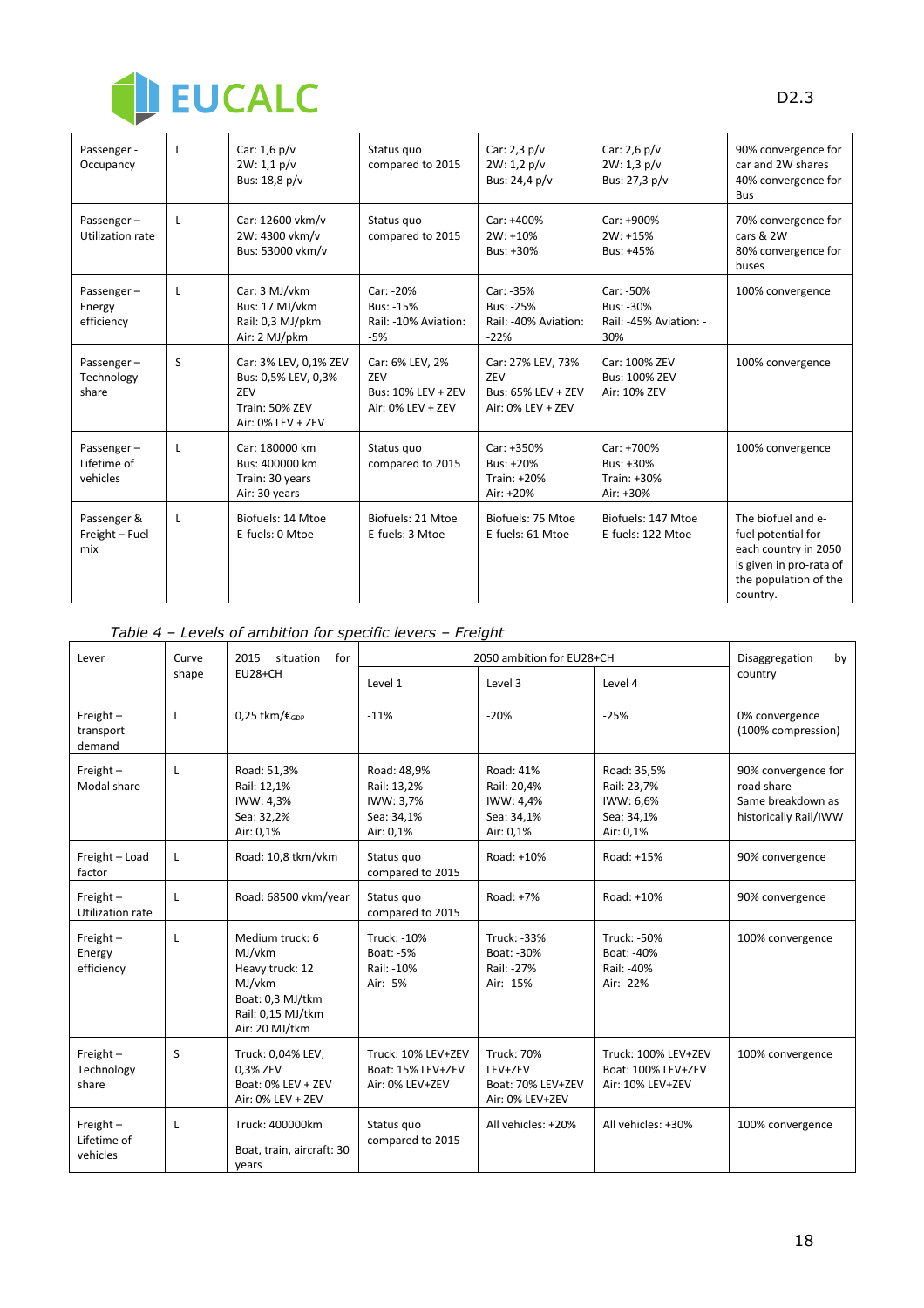

## <span id="page-18-0"></span>**3.2.4 Q&A after the presentation of the model and levers**

• Zero-emissions-vehicles should be spoken of and defined as they are, that is "transferred emissions" to other sectors.

 $\rightarrow$  This is very clear and is recognized as the strength of such an integrated model which can test cross-sectoral issues (e.g. the impact of electric vehicles on GHG emissions if the power sector is not fully decarbonized).

- Disruptive technologies for air transport are still in their infancy, and therefore limited ambition is currently assumed (e.g., will electric planes effectively work before mid-century);
- Whether and to what extent Hyperloop or similar might substitute for planes for short haul journeys
- Maritime transport is not included as a specific mode on the passenger side, but only for freight, since it is considered it has too small influence on passenger transport;
- You should strive to consider carbon abatement cost in the cost discussions, as this is key to decide which solutions to implement;
- What are the assumptions for electrification of rail? This depends on the scenario, in scenario 4 it is assumed to be 100%.

## <span id="page-18-1"></span>**4 Discussion & recommendations**

The rest of the morning was focused on extracting input from experts by splitting the group in 4 sub-groups who discussed the relevance of levers and their ambition levels. Two groups focused on passenger transport while two other analysed and discussed freight.

The paragraphs below capture the input which will be reviewed critically by the EU Calc team over the next few months to assess the impacts they may have on the transport module.

It is structured looking first at improvements on existing levers, then reactions to ambition levels on existing ones, and finally suggested new levers or logic.

## <span id="page-18-2"></span>**4.1 Suggested improvements on existing levers**

#### <span id="page-18-3"></span>**4.1.1 Passenger transport**

Participants have made the following suggestions:

- In the description of the lever "passenger travel demand" it is suggested to add to the description the fact that demographic change and economic determinants were used in the calculation of the levels. The link to the lifestyle module is key.
- Clarify in the communication that the levers the user may manipulate are input variables to the model, not a result from the model.
- It is still to be seen how the shift to more autonomous vehicles will influence turnover and lifetime. It could lead to higher transport demand, higher vehicle and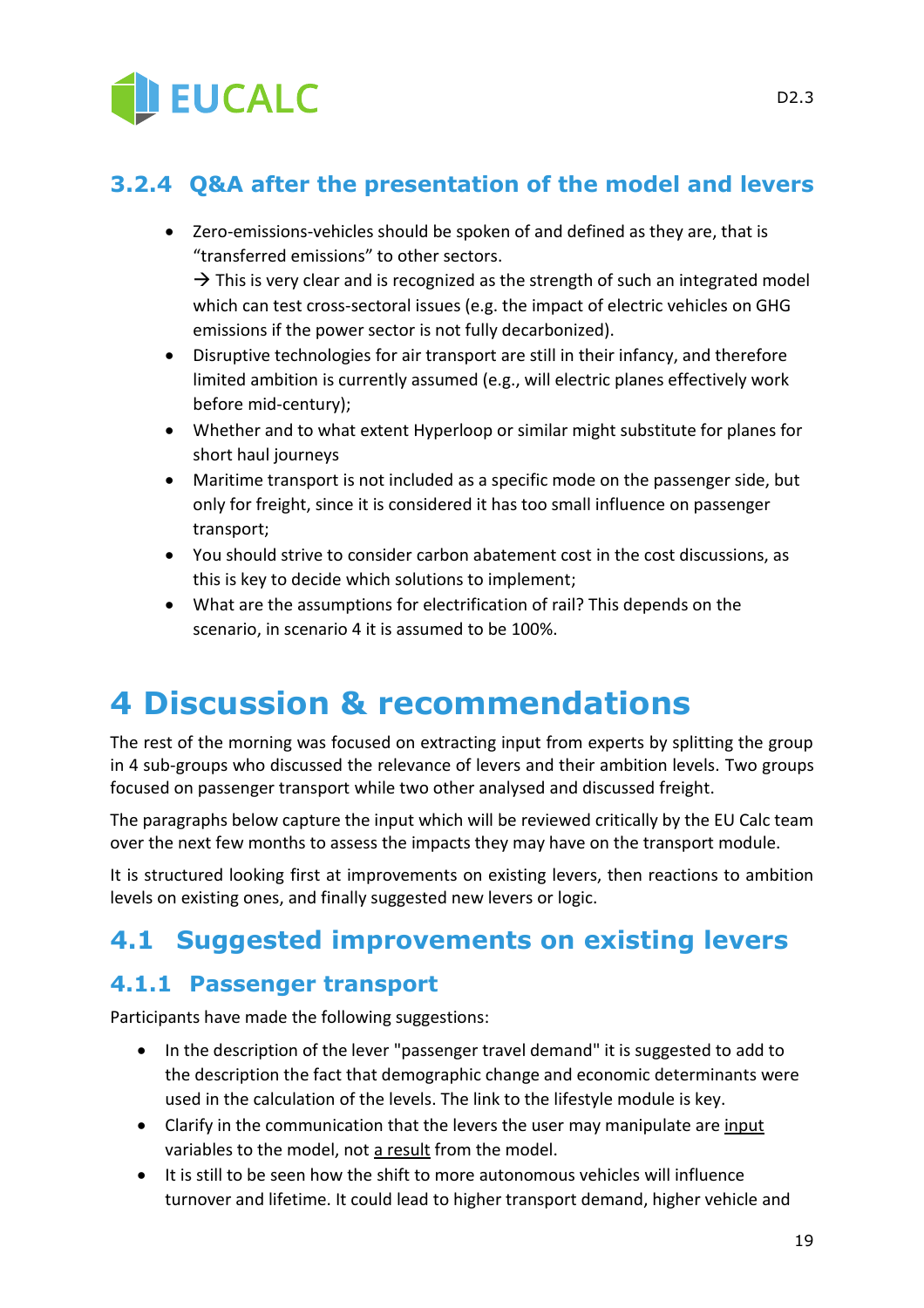

quicker vehicle turnover, so lifetime could decrease but the total vehicle mileage could increase during this shorter lifetime.

- Levers can help both clarify the required ambition to decarbonize as well as to test trade-offs between various technology options. The link to specific policies will be weaker in the tool (e.g., no carbon price will be modelled).
- You should clarify the links between passenger and freight (for example, is the model able to leverage cargo space in passenger planes)
- Occupancy rate: can you clarify the assumptions on vehicle size? Can it be stated in percentage?
- Can you clarify where e-bikes are captured?
- The projected 30% decrease in air travel is an assumption going in the right direction, but does it assume those trips will not happen or that they will be electric planes or hyperloops? This lever implies that they will not happen; we assume modal shift and electrification separately.

## <span id="page-19-0"></span>**4.1.2 Freight transport**

Participants have made the following suggestions:

- The load factor lever seems missing for shipping/air travel: is it feasible to add for non-road transport?
- There are 3 options to deal with air freight
	- Increase the efficiency of cargo planes and decarbonize them (including by using biofuels as alternatives to fossil fuels)
	- Leverage alternatives and modal shift (covered in the tool)
	- But you can also leverage belly cargo in passenger flights: leverage the space available in passenger flights

The last one is not yet reflected in the model, the question is whether the model will do so in the future.

- Recyclability of vehicles should be increased, we should be able to dismantle them and reuse the materials. Can the model account for this link? Yes, it does.
- Are we considering efficiency retrofits, particularly for ships? This could improve the efficiency of vehicles before the vehicle is replaced (which is potentially only after 30-35 years).
- Be careful with the increase in utilization: if the utilization rate increases, the lifetime of the vehicle should decrease.
- You may consider the build-up of an electricity-powered platform for freight road transport (sometimes also called e-trolleys) – yes, this is considered.
- You may consider separating trucks into sub-groups light light-medium-heavy duty. This is also necessary to better capture the difference between urban and non-urban freight.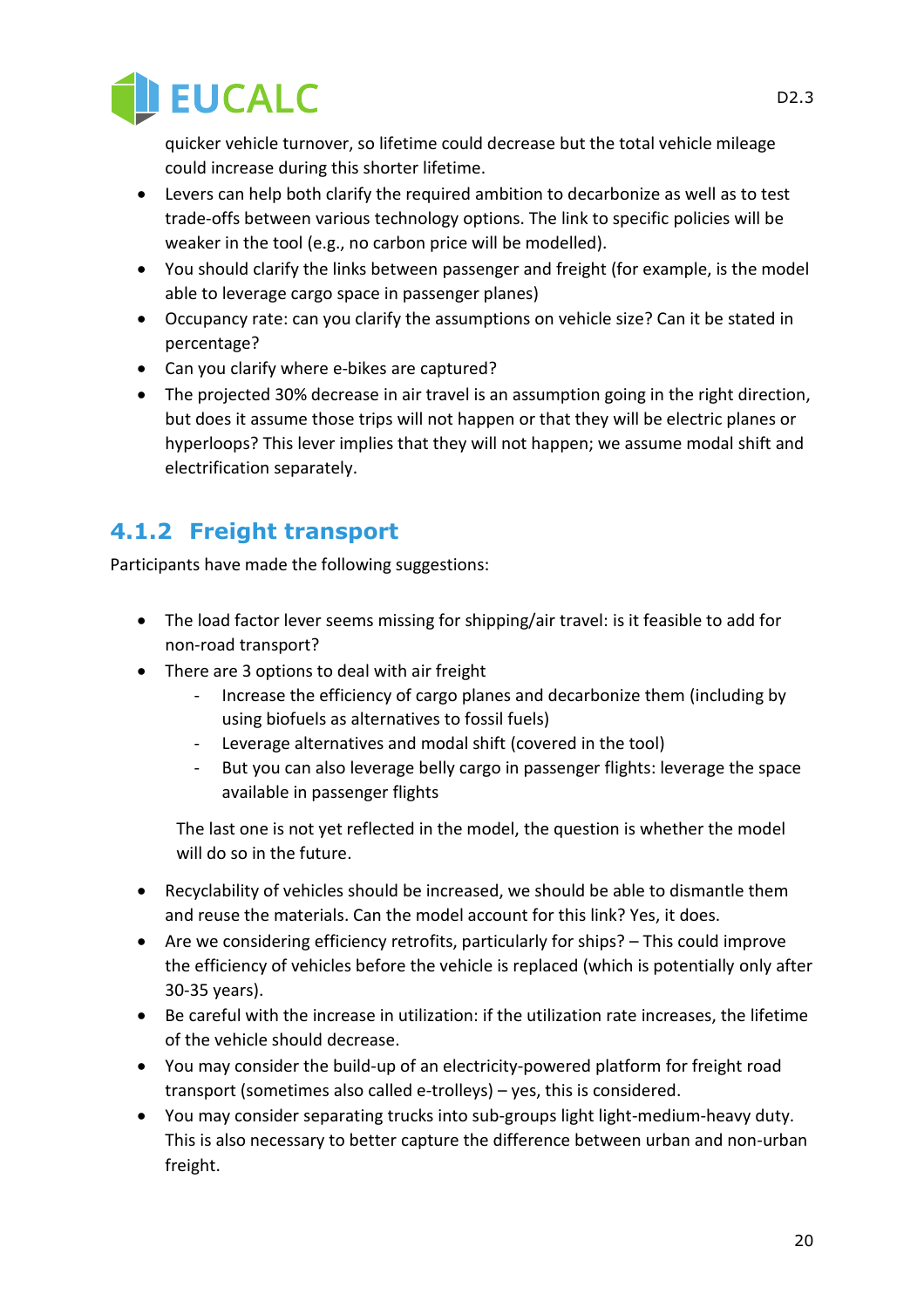

• Consider non-motorized sources of energy. Bicycles could take up a large share of the last mile.

## <span id="page-20-0"></span>**4.2 Feedback on the levels of ambition**

## <span id="page-20-1"></span>**4.2.1 Passenger transport**

Different points and questions have been raised about the levels of ambition for the passenger transport:

- the logic behind the definition of the passenger occupancy lever is not clear and should be further explained and detailed;
- the ambition level for the buses modal share is not high enough: the view of some participants was that it could go up to ~60%, in particular for high-density urban areas;
- the level of ambition for biofuels is too high, it should not be higher than 25%;
- some levels of ambitions are overly ambitious (100% is generally too ambitious);
- the definition of buses is not clear.

Those questions will be treated, and the relevant points could be included in the next version of the transport module.

## <span id="page-20-2"></span>**4.2.2 Freight transport**

Different points and questions have been raised about the levels of ambition for the freight transport:

- Freight demand
	- $\circ$  It is very likely to increase, at least urban (e.g., online shopping with goods being sent front and back) – based on the growth of online markets
	- o It should not depend on GDP but on GDP per capita in order to take into account population growth also
- Load factors
	- There is overcapacity in the market, so load factors of ships are lower than they should be today in a well-functioning market, so there is first potential to increase the use of existing capacity – and then the optimized capacity potential could be higher
	- Load factor much higher (to consider larger trucks)
- Modal share
	- Rail:
		- o it's important to keep in mind that with major efforts in the past the share of rail in freight has only been maintained stable at historical levels.
		- o Rail ambition level in terms of modal share looks too high (at least for level 4, but maybe even in level 3) but could be partly compensated by increasing the share of shipping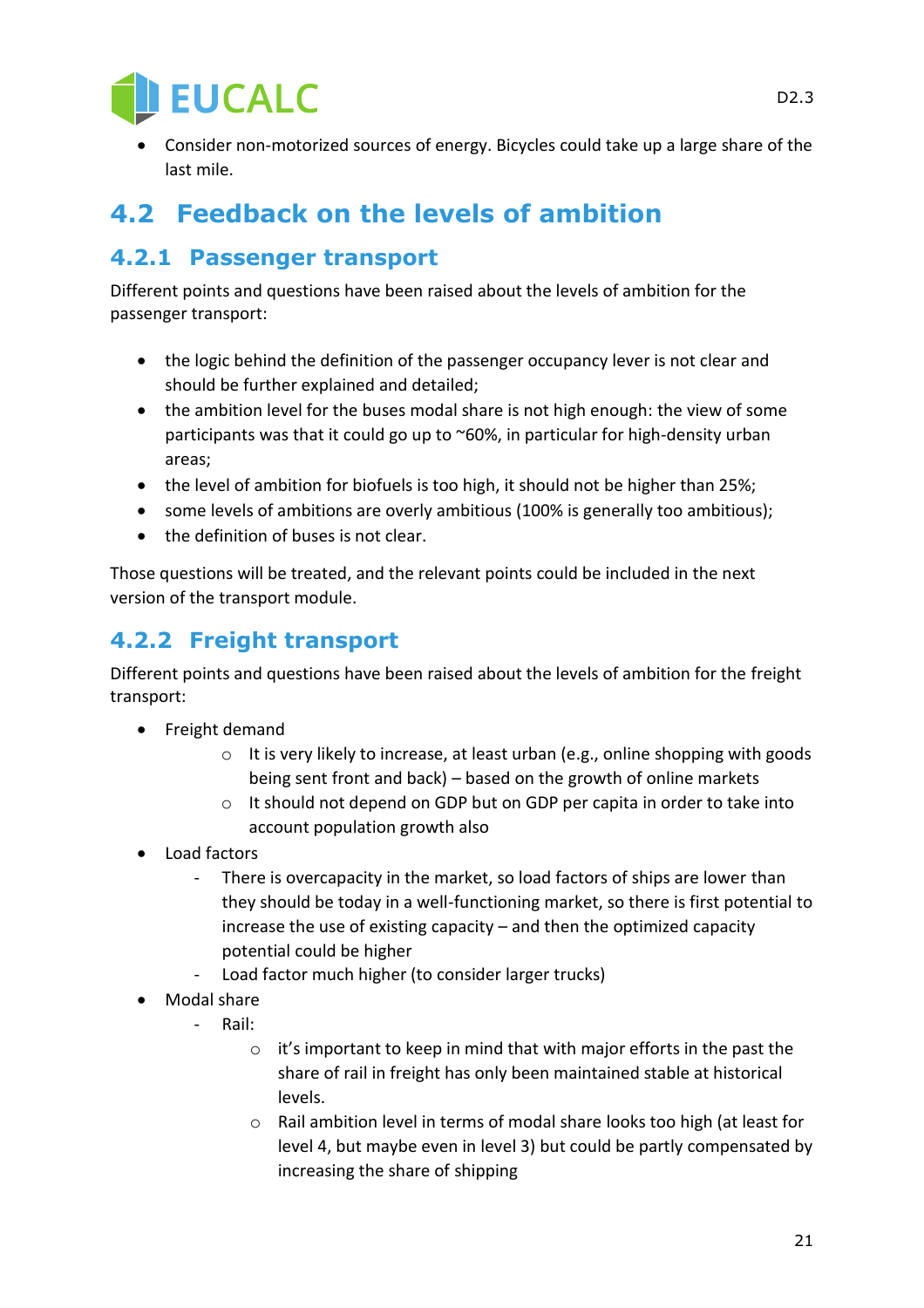

- Bikes: The following modal shift potential was mentioned: 50% of freight in urban area could be shifted to bikes and e-bikes (last mile) - for logistic purposes. Think for example of the potential for Pharmacies, with small/very frequent loads. Source to be asked to ECF (EU Cyclist Federation).
- Overall modal share potential on freight:
	- o Review the documents from [the Marco Polo program EU,](https://ec.europa.eu/transport/marcopolo/about/index_en.htm)
	- o and its follow-up program [Motorways of the sea](https://ec.europa.eu/transport/modes/maritime/motorways_sea_en)
	- o [TEN-T: Trans-EU transport network](https://ec.europa.eu/transport/themes/infrastructure_en)
- Energy Efficiency
	- Th[e International Maritime Organisation](http://www.imo.org/en/MediaCentre/HotTopics/GHG/Pages/default.aspx) came out with higher efficiency potential for sea shipping : the level can be increased to -70% (IMO UN)  $\rightarrow$ We could not directly find that figure back, but the following report is interesting: [Efficency in Shipping](https://www.lighthouse.nu/news/102017/many-new-ships-already-exceed-imo%E2%80%99s-post-2025-energy-efficiency-requirement)
- Technology share: potentially check the reports from
	- **ITF: International Transport Workers Federation**
	- [IRU: International Road Organisation](https://www.iru.org/who-we-are) : for example on the coverage of external costs by infrastructure
- You may find additional information from the following organizations
	- European Technology Platform **ALICE** (Alliance for Logistics Innovation [through Collaboration in Europe\):](http://www.etp-logistics.eu/?page_id=29) see their report on a ["Roadmap Towards](http://www.etp-logistics.eu/?page_id=24)  [Zero Emissions Logistics in 2050"](http://www.etp-logistics.eu/?page_id=24)
		- There are suggestions on
		- o Some sort of physical network for better logistics in EU
		- o More flexible inter-modal transport with modular container cargo
		- o Suggestions on how freight can be organized differently
	- Waterborne [technical platform:](https://www.waterborne.eu/about/) their [2030 report](https://www.waterborne.eu/) on innovation potential
- More input can potentially be asked from other associations:
	- [ESCA: European community of ship owners:](http://www.ecsa.eu/) see for example the following [publication on CO2](http://www.ecsa.eu/sites/default/files/publications/2016-05-09%20ECSA%20ETS%20Brochure%20FINAL.pdf)
	- **[ESPO: European Sea Ports Organisation](https://www.espo.be/) : see for example the following** [publication on their sustainability](https://www.espo.be/publications/sustainability-report-2017)
	- [FEPORT: Federation of EU Private Port Companies and Terminals](https://www.feport.eu/)

## <span id="page-21-0"></span>**4.3 Potential adaptations to levers or modelling logic**

### <span id="page-21-1"></span>**4.3.1 Passenger transport**

During the workshop, the stakeholders identified some potential additions in the passenger transport module that could be included in the model:

• The EU sectoral goals could be reflected in the tool, for transport, but also for other sectors.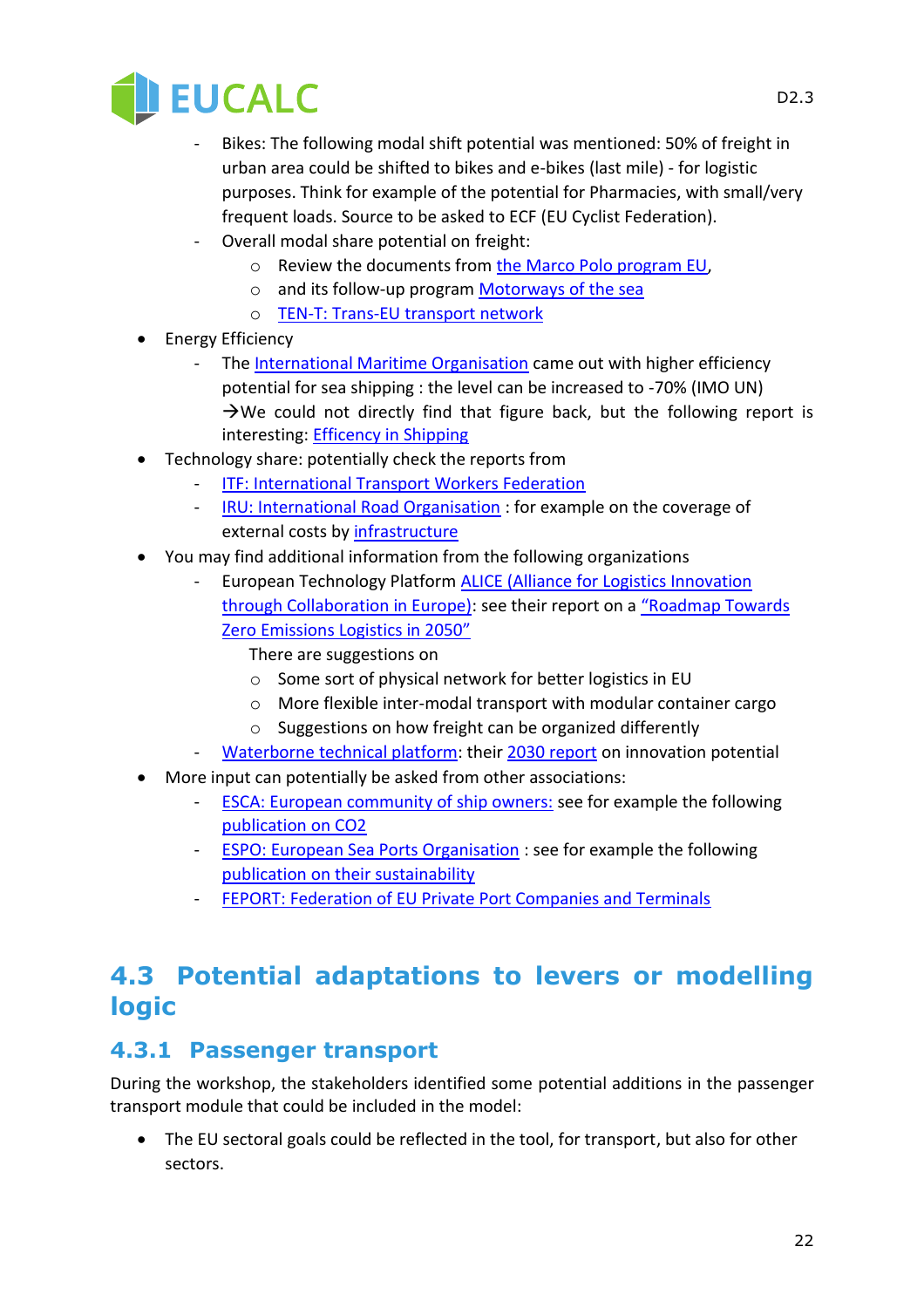

- A lever for active transport (e.g., walking, cycling, e-bikes) may be added to fit the "transformational" description of the level 4.
- Shift to other transport modes you should consider including short haul flights
- A lever for peak capacity (travel demand) compared to transport during day could be added. This would have ramifications on the need of less infrastructure and better use of capacities. Literature from Northern countries could be helpful on that subject.
- Levers and levels could be selected based on objective evidence (such as costs)
- Fuel cells and e-fuels could have less ambitious levels
- The measures needed to reach a level need to be linked or stated somewhere (e.g. taxes)
- The air travel could be included in the total transport demand and not separated.
- You may consider adding levers specifically addressing disruptive technologies, for example the hyperloop could emerge to support a shift from air to land transport

## <span id="page-22-0"></span>**4.3.2 Freight transport**

During the workshop, the stakeholders have identified some potential additions to the freight transport module that could be included in the model:

- There could be a link with the economy module. The levels of ambition could consider the impact on the economy and could include the necessity of economic growth (this is actually planned)
- There could be a differentiation between urban, inter-urban and international transport. This would allow more granularity and precision in the model.
- Freight module could include the possibility of bike-freight. Aviation- containers and EUR-Pallets on bikes have already been tested. 50% of last mile deliveries, in terms of number of trips, could be shifted to bicycle delivery.
- The shift from motor vehicles to human powered transport (bikes, walking etc.) could be considered in the modal shift lever or via the energy efficiency lever. Shift to bikes would have different consequences:
	- o This would free some space in urban areas that were dedicated to heavy transport as bikes need less space.
	- o This would avoid the need for robust, expensive and resource intensive infrastructures and decrease costs for maintenance.
- Disruptive technologies such as the use of drones for delivery could be included in the model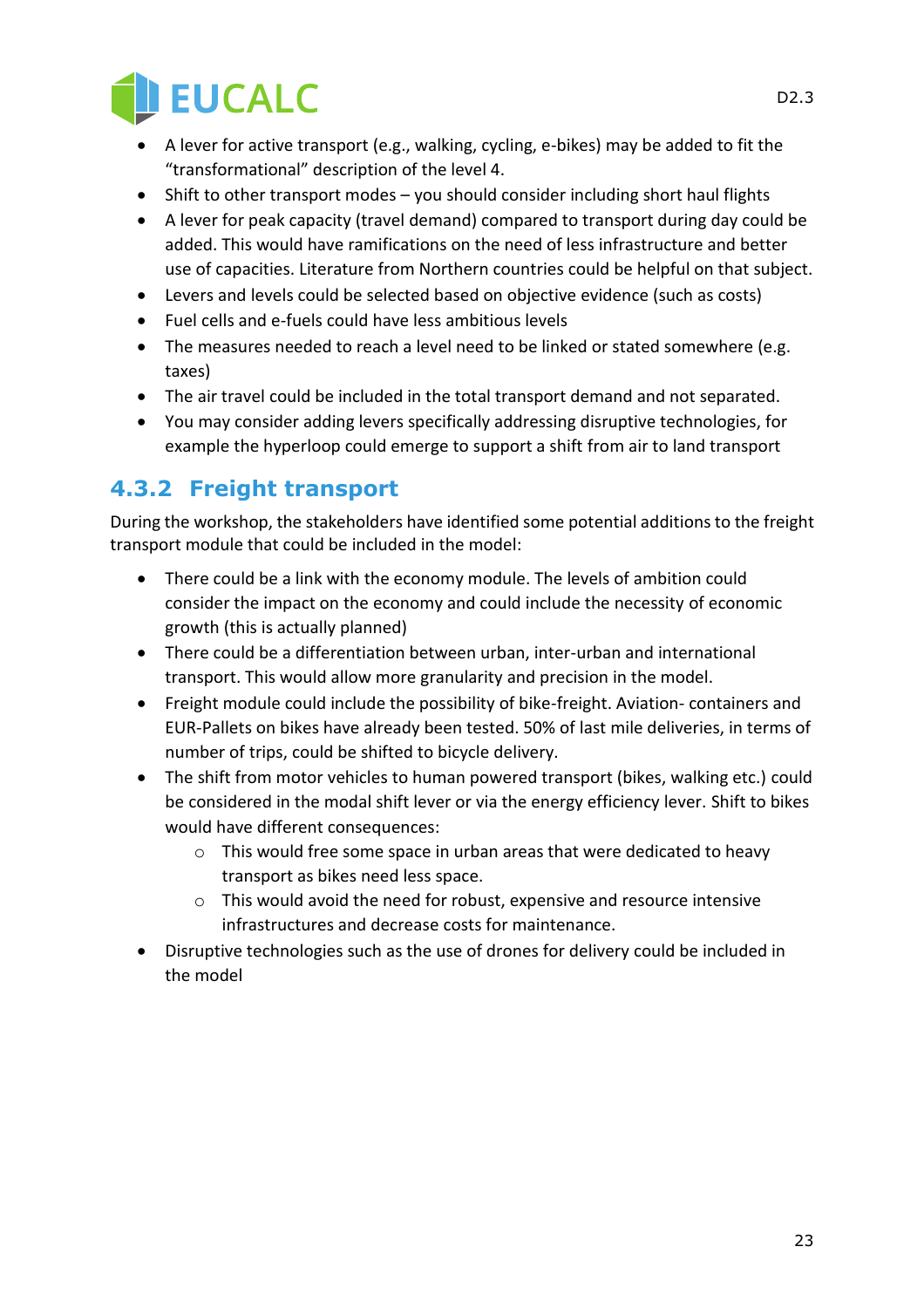# **JEUCALC**

-

## <span id="page-23-0"></span>**5 Lessons and conclusions**

This workshop on transport was an important milestone in our research. We have been able to consolidate a significant body of research, present our assumptions and get the reactions of a sizeable set of experts from the field covering wide ranges of expertise, from non-motorized transport like the EU Cycle Federation, to smarter freight, and also innovative solutions like the hyperloop<sup>5</sup>. The reactions were varied and have shown again how much the EU Calc should prove useful in the future if it well calibrated and covers the appropriate options.

It is not the objective of this document to define how each of the suggestions will be taken into account in the work, but we can mention at least two issues that were raised and seem appropriate to raise the quality of the modelling:

- The suggestion to split both the passenger and the freight modules into urban and rural transport seems to be useful. It would refine the potentials for modal shift changes or even would reduce transport demand.
- It was also suggested to better reflect non-motorized transport, particularly in the urban context where bikes have the potential to both reduce GHG emissions but also to increase the quality of life in urban centres.

Altogether we are very thankful for the time spent by the experts. We will continue assessing their input and refining the work. We also suggest continuing expert interactions as this meeting provided very fruitful and inspiring insights.

<sup>&</sup>lt;sup>5</sup> Two sectors conspicuously absent were the automotive industry and the airline, plane industries and this issue will need to be addressed before Levers and Ambition levels are finalized.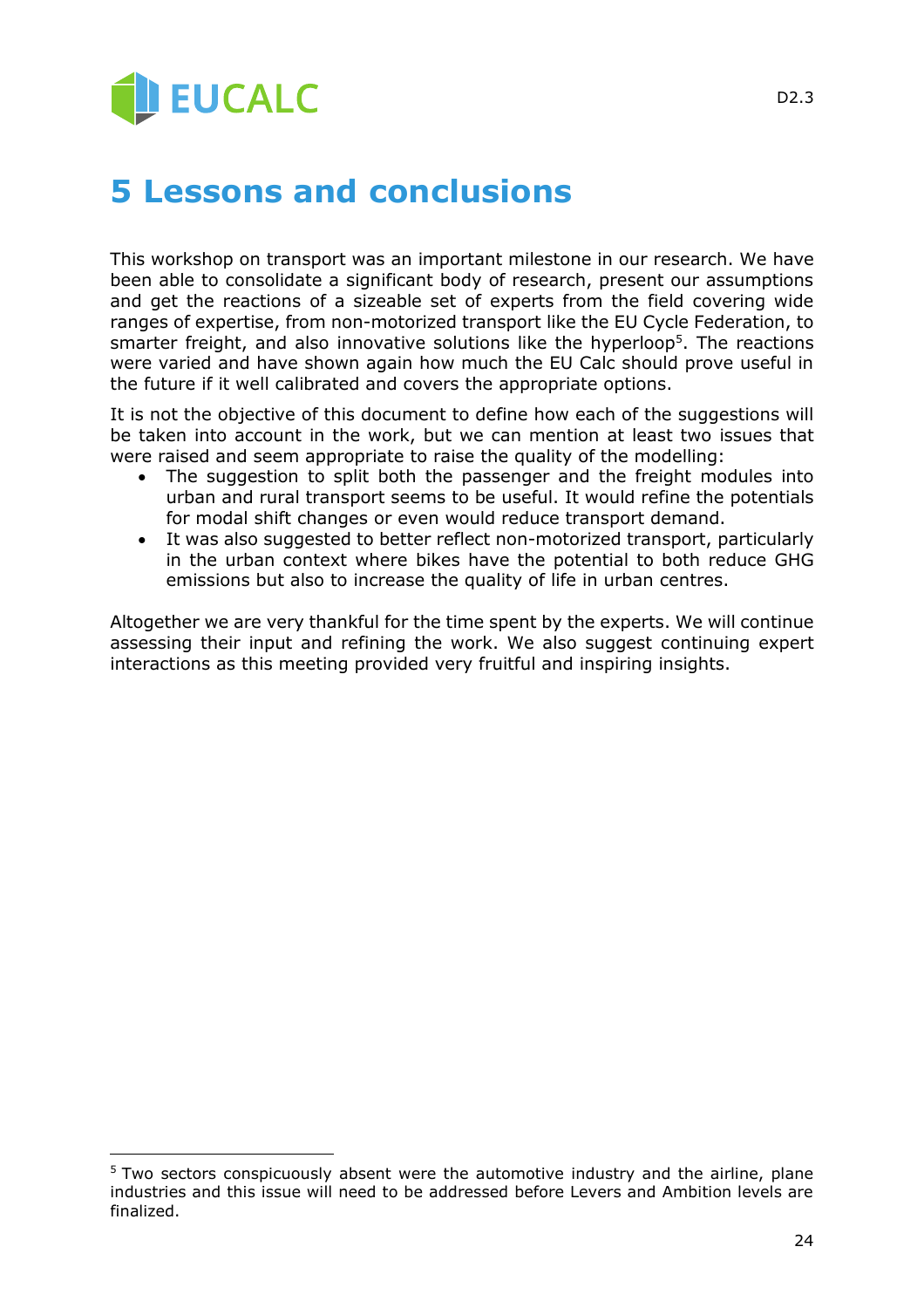## <span id="page-24-0"></span>**JEUCALC 6 References**

*[ICCT, 2012] The International Council on Clean Transportation (2012). Global Transportation Roadmap – Model Documentation and User Guide*

*[Skinner et al., 2010] I.Skinner, H.van Essen, R.Smokers, N.Hill (2010). EU Transport GHG: Routes to 2050.*

*[Mott Macdonald, 2017] Mott Macdonald (2017).Annual Analyses of the EU Air Transport Market 2016 – Final Report.*

*[E3M-Lab, 2016] P.Capros, et al. (2016) EU Reference Scenario 2016 – Energy, transport and GHG emissions Trends to 2050. European Commission*

*[Oeko-Institut, 2015] M.Cames, J.Graichen, A.Siemons, V.Cook (2015). Emission Reduction Targets for International Aviation and Shipping. European Parliament – Directorate general for internal policies.*

*[Bows-Larkin, 2015] A.Bows-Larkin (2015). All adrift: aviation, shipping, and climate change policy, Climate Policy, 15:6, 681-702*

*[Science Based Target, 2015] CDP, UN Global Compact, WRI, WWF (2015). Science Based Target – How businesses are aligning their goals with climate science.* 

*[L.Fulton et al., 2017] L.Fultan, J.Mason, D.Meroux (2017). Three Revolutions in Urban Transportation – How to achieve the full potential of vehicle electrification, automation and shared mobility in urban transportation systems around the world by 2050.UCDavis, ITDP*

*[V.Duscha&L.Donat, 2017] V.Duscha, L.Donat (2017).Analysis of selected climate protection scenarios for European countries.*

*[TRANSvisions, 2009] Tertaplan, Mcrit, ISIS and Leeds University (2009). How Europe will look like in 2050? – 100 main finding.* 

*[N.Levine&M.Wachs, 1996] N.Levine, M.Wachs (1996).Factors affecting Vehicle Occupancy Measurement. The University of California Transportation Center*

*[RethinkX, 2017] J.Arbib, T.Seba (2017).Rethinking Transportation 2020-2030 – The disruption of Transportation and the Collapse of the Internal-Combustion Vehicle and Oil Industries.*

*[Element Energy Ltd, 2016] A.Stewart (2016).ECF Germand Economic Analysis - Autonomous vehicles and cars hub. Element Energy Ltd.*

*[Sustainable aviation, 2016] Sustainable aviation (2016).Sustainable aviation CO<sup>2</sup> Road-map.*

*[UIC & CER, 2015] UIC, CER (2015). Rail Transport and Environment - Facts & Figures.*

*[A.Hoeltl et al., 2017] A.Hoeltl, C.Macharis, K.DeBrucker (2017). Pathways to Decarbonise the European Car Fleet: A Scenario Analysis Using the Backcasting Approach. Energies, 11(1),20.*

*[T&E, 2017] C.CalvoAmbel, T.Earl (2017). Roadmap to climate-friendly land freight and buses in Europe. Transport and Environment*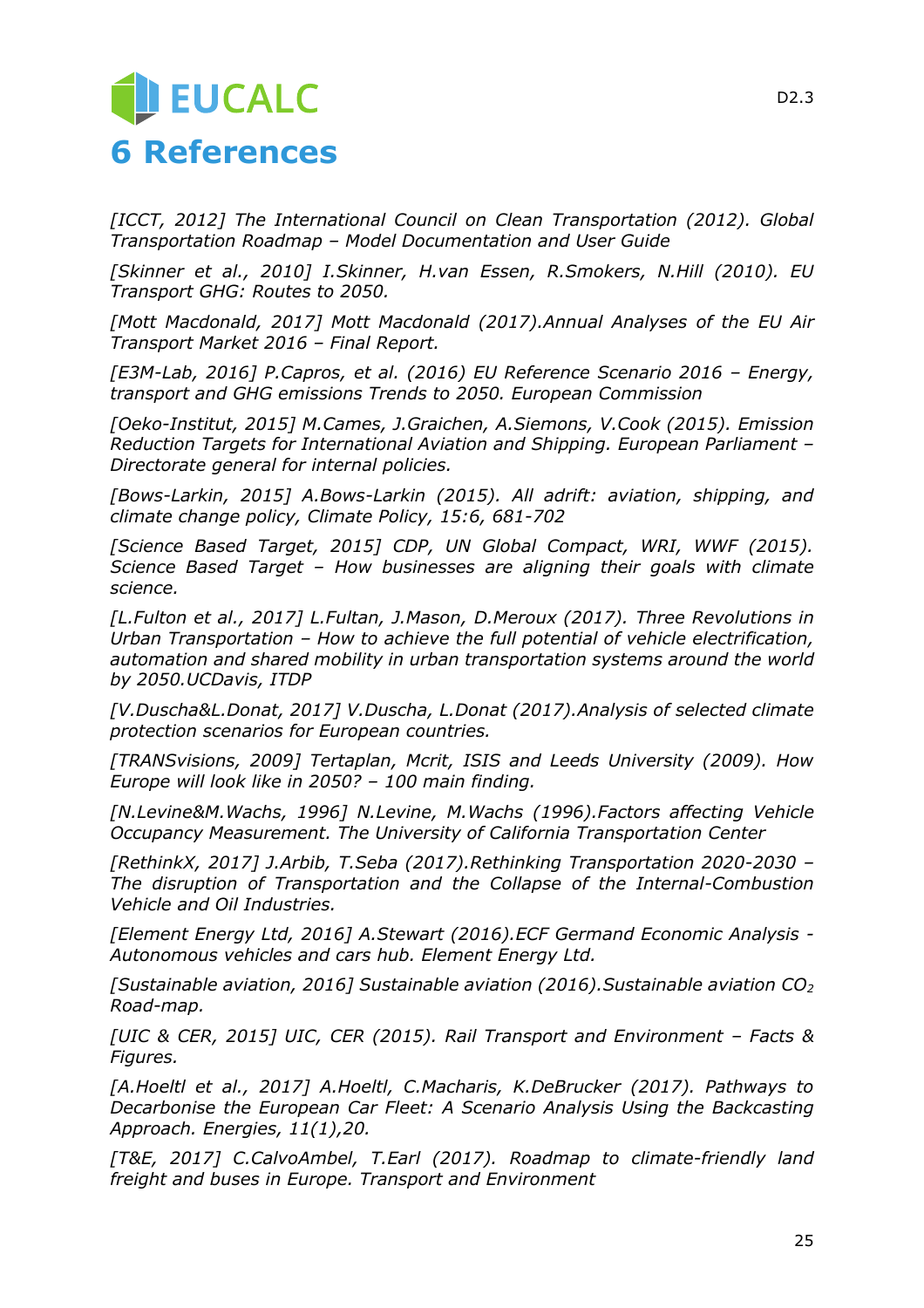

*[EEA, 2016] M.Jozwicka (2016).Electric vehicles in Europe. European Energy Agency*

*[ECF, 2018] Cambridge econometrics, Element Energy (2018). Low-carbon cars in Europe: A socio-economic assessment. European Climate Foundation.*

*[Ecorys, 2017] Ecorys, E3M-Lab, WIP, EFI, EuroCare, IUNG (2017).Research and Innovation perspective of the mid- and long-term Potential for Advanced Biofuels in Europe. European Commission, DG for Research and Innovation.*

*[LBST & Dena, 2017] Ludwig BoelkowSystemtechnik, German Energy Agency (2017). "E-Fuels" Study – The potential of electricity-based fuels for low-emission transport in the EU.German Energy Agency.*

*[V.Kaufmann&E.Ravalet, 2016] V.Kaufmann, E.Ravalet (2016). From weak signals to mobility scenarios: a prospective study of France in 2050. Transportation Research Procedia 19.*

*[G.Santos&T.vonBrunn, 2011] Santos, Georgina; von Brunn, Thomas (2011) : Factors influencing modal split of commuting journeys in 34 medium-sized European cities, 51st Congress of the European Regional Science Association: "New Challenges for European Regions and Urban Areas in a Globalised World", 30 August - 3 September 2011, Barcelona, Spain*

*[J.Flode, et al., 2010] Floden, J., Barthel, F., &Sorkina, E. (2010). Factors influencing transport buyer's choice of transport service: A European literature review. In 12th World Conference on Transport Research Society, Lisbon, Portugal.*

*[T&E, 2018] Transport &Environment (2018). Initial IMO GHG Strategy – T&E Position Paper.* 

*[DNV-GL, 2017] C.Chryssakis (2017).Low carbon shipping toward 2050. DNV-GL*

*[EC, 2011] European Commission (2011).White Paper on transport – Roadmap to a single European transport area – toward a competitive and resource-efficient transport system.Directorate-General for Mobility and Transport.*

*[ECSA, 2016] European Community Shipowners' Associations (2016).Short Sea Shipping – The full potential yet to be unleashed.*

*[NégaWatt, 2017] Association négaWatt (2017). Scénario négaWatt 2017-2050 – Dossier de synthèse.* 

*[Climact, 2018] Climact (2018).Carbon Transparency Initiative – Prospective analysis to 2050. European Climate Foundation*

*[T&E, 2017 (b)] Transport & Environment (2017).Electric trucks' contribution to freight decarbonisation*

*[IEA, 2017] OECD, IEA (2017). The future of trucks – Implications for energy and the environment.International Energy Agency.*

*[GIZ, 2015] GIZ (2015). Transport NAMA handbook.*

*[Climact& VITO, 2013] Climact, VITO (2013). Scenarios for a low carbon Belgium by 2050.Federal Public Services of Belgium.*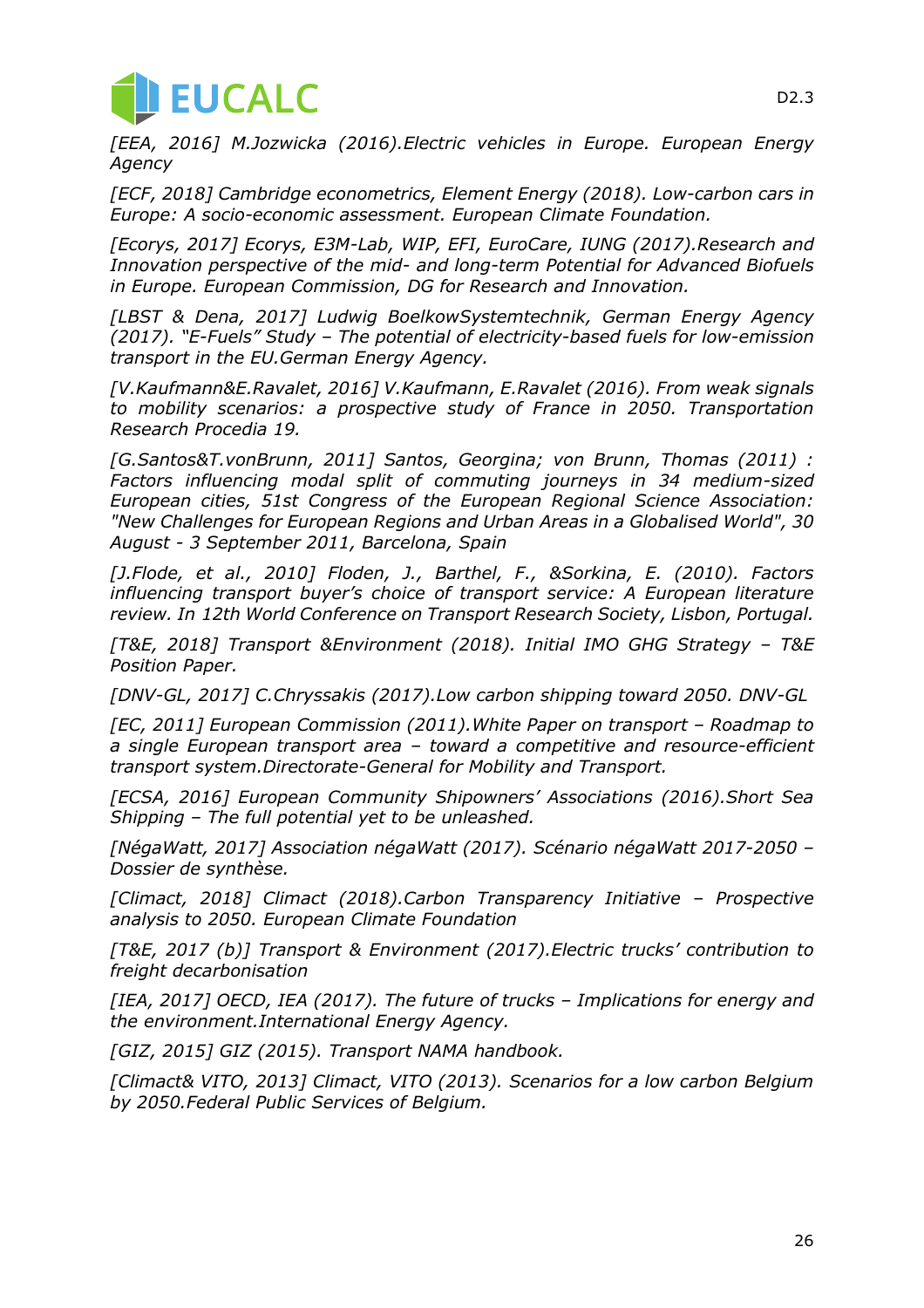# EUCALC **7 Annexes**

## <span id="page-26-1"></span><span id="page-26-0"></span>**7.1 Participants list**

See the section on [p3](#page-2-0) called "EUCalc policy of personal data protection in regard to the workshop" concerning our use of personal data.

| <b>Externals</b>     |                | <b>Organization</b>                                                                                      |
|----------------------|----------------|----------------------------------------------------------------------------------------------------------|
| Alan                 | Lewis          | Smart freight center                                                                                     |
| Denise               | Pronk          | Schiphol                                                                                                 |
| Paul                 | <b>Hugues</b>  | International<br>Energy<br>Agency<br>(Remote)                                                            |
| Floridea             | Di<br>Ciommo   | CambiaMO                                                                                                 |
| Hakan                | Johansson      | Trafikverket                                                                                             |
| Laura                | Fariello       | Austrian rails                                                                                           |
| Eric                 | <b>Sievers</b> | <b>Ethanol Europe Renewable</b>                                                                          |
| Alan                 | Mckinnon       | KLU university                                                                                           |
| Imre                 | Kesurü         | <b>VUB University</b>                                                                                    |
| Johannes             | Kester         | Aarhus University (INNOPATH)                                                                             |
| Mars                 | Geuze          | Hardt (hyperloop)                                                                                        |
| Benoit               | Loicq          | Sea Europe                                                                                               |
| Laura                | Lonza          | Commission's<br>Joint<br>European<br>Research<br>Centre, Institute<br>for<br><b>Energy and Transport</b> |
| Randy                | Rzewnicki      | European Cyclist Federation                                                                              |
| <b>Baris</b>         | Ünsal          | Vienna University                                                                                        |
| Onur<br><b>Baran</b> | Tezgel         | <b>CEVA Logistics</b>                                                                                    |
| Utku                 | Arslan         | Vienna University                                                                                        |
| <b>Bruno</b>         | Goncalves      | <b>GMV</b>                                                                                               |
| Orest                | Gavrylyak      | <b>Axon partners</b>                                                                                     |
| Efe                  | Usanmaz        | <b>UITP</b>                                                                                              |

#### **Participants – Stakeholders:**

#### **Participants – European Calculator:**

| EU Calc members |
|-----------------|
|-----------------|